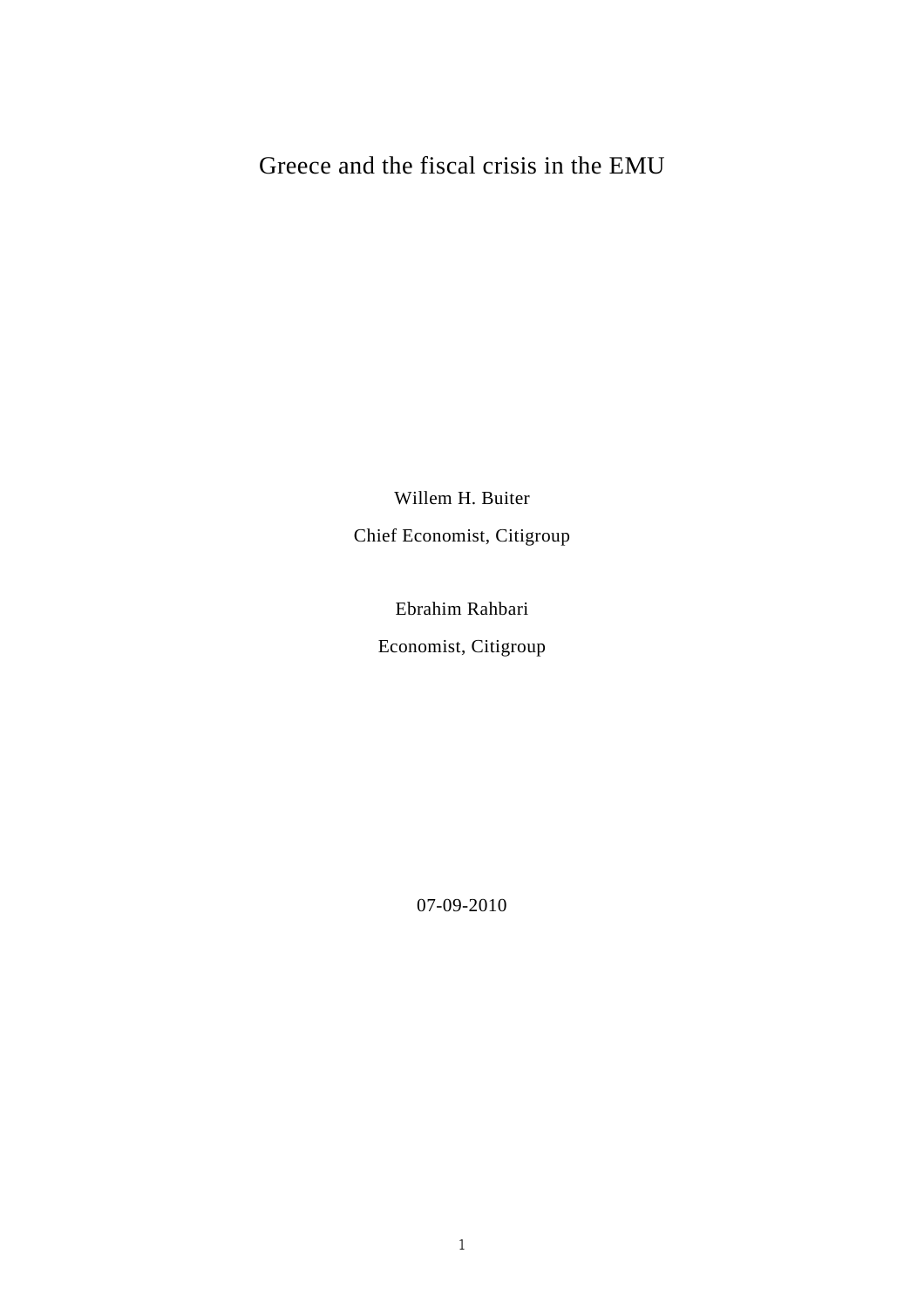#### **Abstract**

The paper analyses the sovereign debt crisis in Greece and other Euro Area countries and the response of the national authorities, the EU institutions (including the ECB) and the IMF. We use economic and political economy perspectives and consider both positive and normative aspects of the crisis and the policy responses.

Authors:

Willem H. Buiter Chief Economist Citigroup Citi Investment Research and Analysis Citigroup Centre Canada Square, Canary Wharf London E14 5LB, UK Phone: +44 (0) 20 7986 5944 PA Phone: + 44 (0)20 7986 3213 Fax: +44 (0) 7986 3221 Mob: +44 (0)7540961927 Skype: willemhbuiter Web: http://www.nber.org/~wbuiter

Ebrahim Rahbari Economist, Citigroup Citi Investment Research and Analysis Citigroup Centre Canada Square, Canary Wharf London E14 5LB, UK Phone: +44 (20) 7986-6522 Fax: +44 (0) 7986 3221

Key Words: Sovereign default, fiscal sustainability, bail-out, Euro Area JEL Classification: E42, E44, E58, E62, E65, G01, H62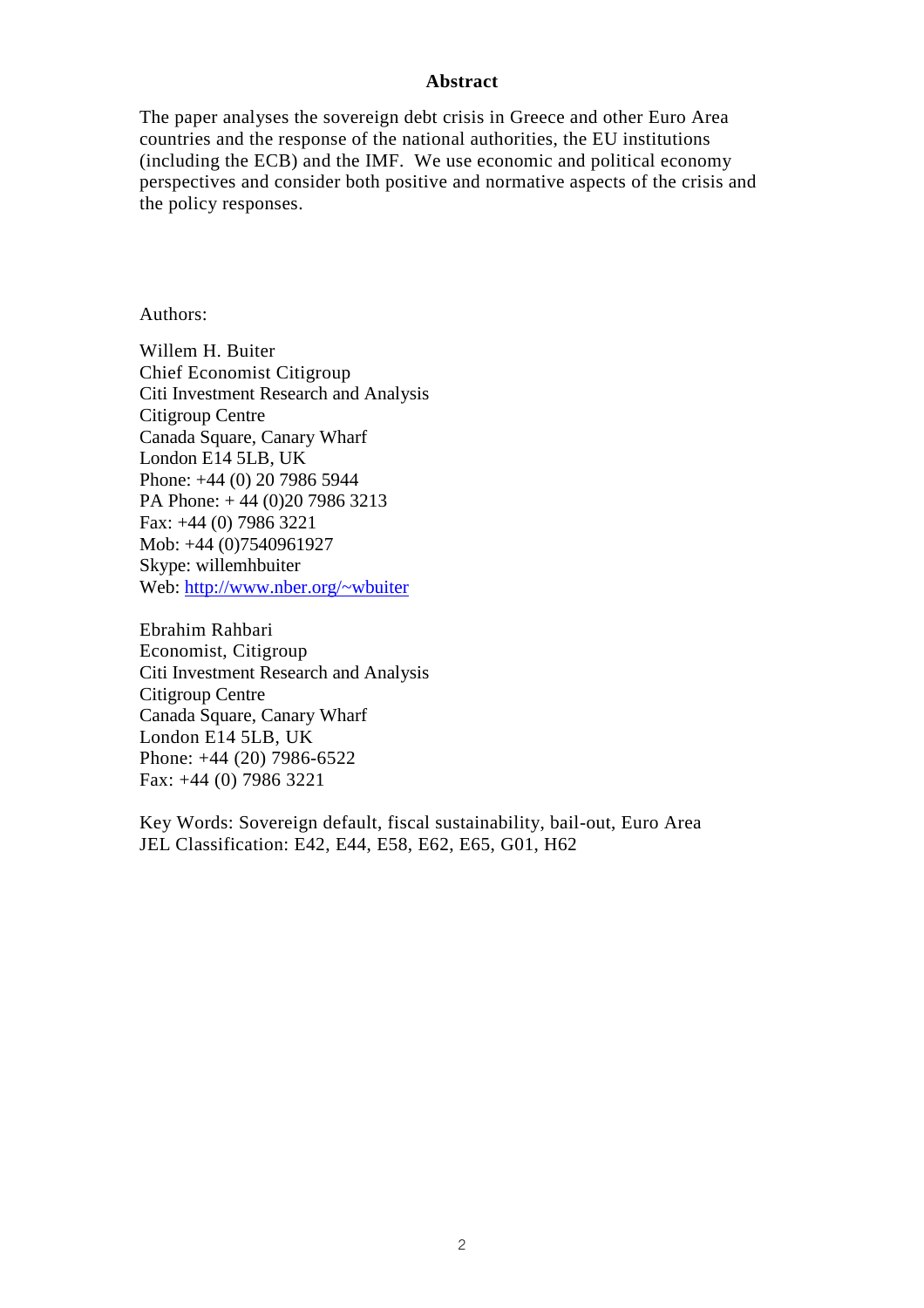## **1. Introduction**

The saga of the Greek public finances continues. But this time, Greece is not the only country that suffers from doubts about the sustainability of its fiscal position. Quite the contrary. The public finances of most countries in the Economic and Monetary Union (EMU) are in a worse state today than at any time since the industrial revolution, except for wartime episodes and their immediate aftermaths. And the problems are not confined even to the Euro Area (EA), but extend to EU member states not in the EA, like the UK and Hungary, and to Japan and the USA. This essay explains how and why this situation came about and how it is likely to evolve during the rest of this decade.

While the origins of this widespread loss of fiscal control are shared by most countries and can be traced to pro-cyclical fiscal policy during the boom period preceding the financial crisis that started in August 2007, the fiscal cost of the financial rescue operations, the revenue losses caused by the recession and the discretionary fiscal measures taken to stimulate economic activity, the uniquely serious situation in Greece owes much to unique features of its economy, its political institutions and its policies. Fiscal sustainability in Greece and elsewhere can only be restored via fiscal pain (tax increases and/or public spending cuts), by inflating away the real burden of the public debt, by economic growth, by sovereign default or by a bailout, and the balance of costs and benefits of these options can vary between different countries.

For countries that are part of the EMU, this balance is complicated by the legal and institutional constraints of EA membership. Nevertheless, we are convinced that any fiscally-challenged EA member is better off within the Euro Area than outside it with an independent national monetary policy. We also believe that the EA as a whole could come out of this crisis stronger than it went in if it uses this opportunity to remedy the design flaw at the heart of it – the absence of a minimal 'fiscal Europe'.

## **2. The Dimensions of the Fiscal Problem**

Figure 1 shows that the fiscal troubles are widespread. In fact, only a small number of industrial countries are in reasonable fiscal-financial shape: Australia, New Zealand, Denmark, Norway, Sweden, Finland and Switzerland. Canada,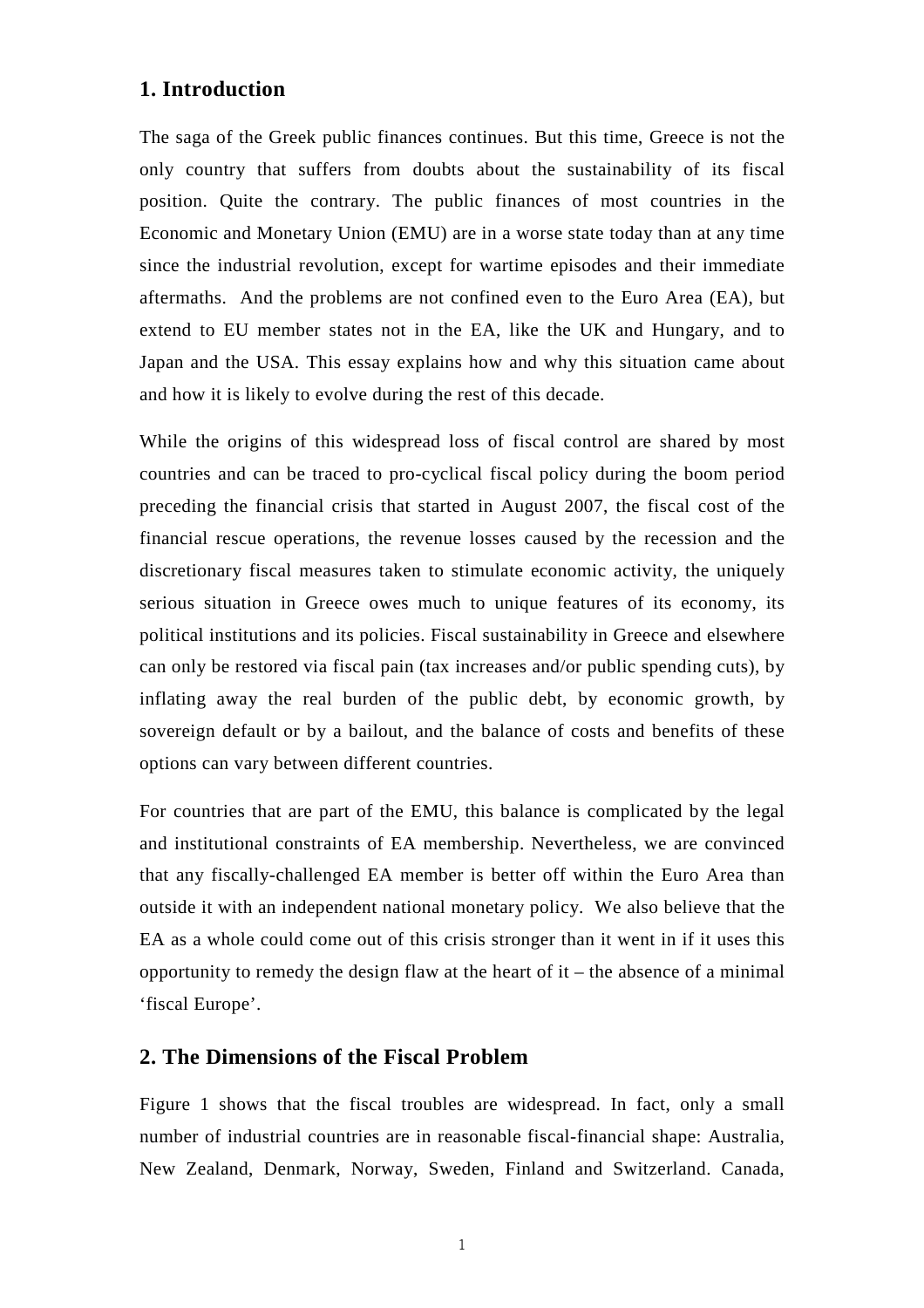Germany and the Netherlands, which are widely considered (and consider themselves) to be in reasonably good fiscal-financial condition, are so only compared to the truly dire conditions experienced by most of their peers.

At almost 115% and 14% of GDP, respectively, Greece's (gross) government debt and budget deficit are certainly of great concern. But these numbers are somewhat less staggering when set against a EA average of almost 82% for gross debt and 6% for the budget deficit. And on the whole, the fiscal situation of the EA still appears to be more sustainable than that of the US, the UK or Japan. Figure 1. Selected Countries – Fiscal Data for 2009

|                            | % of 2009 Nominal GDP |          |                          |                              |                                             |  |
|----------------------------|-----------------------|----------|--------------------------|------------------------------|---------------------------------------------|--|
|                            | <b>Gross Debt</b>     | Net Debt | <b>Budget</b><br>Balance | Structural<br><b>Balance</b> | Cyclicaly<br>Adjusted<br>Primary<br>Balance |  |
|                            |                       |          |                          |                              |                                             |  |
| Australia                  | 15.9                  | $-5.7$   | $-3.9$                   | $-3.3$                       | $-2.5$                                      |  |
| Canada                     | 82.8                  | 28.6     | $-3.5$                   | $-3.2$                       | $-2.3$                                      |  |
| <b>Czech Republic</b>      | 42.0                  | $-1.0$   | $-2.8$                   | $-4.6$                       | $-3.7$                                      |  |
| Denmark                    | 51.8                  | $-5.1$   | $-1.7$                   | 0.1                          | 0.7                                         |  |
| Euro area                  | 81.8                  | 51.7     | $-6.3$                   | $-3.6$                       | $-1.2$                                      |  |
| Austria                    | 66.5                  | 37.2     | $-3.4$                   | $-2.4$                       | $-0.4$                                      |  |
| Belgium                    | 96.7                  | 80.7     | $-6.0$                   | $-2.8$                       | 0.4                                         |  |
| Finland                    | 44.0                  | $-63.2$  | $-2.2$                   | 1.1                          | 0.6                                         |  |
| France                     | 77.6                  | 50.6     | $-7.5$                   | $-5.7$                       | $-3.7$                                      |  |
| Germany                    | 73.2                  | 48.3     | $-3.3$                   | $-1.4$                       | 0.8                                         |  |
| Greece                     | 115.1                 | 87.0     | $-13.6$                  | $-11.7$                      | $-7.1$                                      |  |
| Ireland                    | 64.0                  | 27.2     | $-14.3$                  | $-9.9$                       | $-8.2$                                      |  |
| Italy                      | 115.8                 | 101.0    | $-5.3$                   | $-2.7$                       | 1.5                                         |  |
| Luxembourg                 | 14.5                  |          | $-0.7$                   | $-4.5$                       | $-0.2$                                      |  |
| Netherlands                | 60.9                  | 28.5     | $-5.3$                   | $-0.8$                       | $-3.0$                                      |  |
| Norway                     | 43.7                  | $-153.4$ | 9.7                      | $-7.4$                       | $-3.8$                                      |  |
| Portugal                   | 76.8                  | 57.9     | $-9.4$                   | $-7.3$                       | $-4.7$                                      |  |
| Slovak Republic            | 35.7                  | 12.4     | $-6.8$                   |                              |                                             |  |
| Slovenia                   | 35.9                  |          | $-5.5$                   |                              |                                             |  |
| Spain                      | 53.2                  | 34.8     | $-11.2$                  | $-8.3$                       | $-7.1$                                      |  |
| Hungary                    | 84.0                  | 58.0     | $-3.9$                   | $-1.6$                       | 2.2                                         |  |
| Iceland                    | 122.7                 | 41.0     | $-9.1$                   | $-7.4$                       | $-5.0$                                      |  |
| Japan                      | 189.3                 | 96.5     | $-5.9$                   | $-5.5$                       | $-4.5$                                      |  |
| Korea                      | 34.9                  | $-31.0$  | 0.0                      |                              |                                             |  |
| New Zealand                | 35.0                  | $-8.1$   | $-3.5$                   | $-1.4$                       | $-2.3$                                      |  |
| Poland                     | 58.4                  | 22.3     | $-7.1$                   | $-7.3$                       | $-5.3$                                      |  |
| Sweden                     | 51.8                  | $-23.4$  | $-1.1$                   | 2.3                          | 2.6                                         |  |
| Switzerland                |                       | 5.5      | 0.7                      | 1.3                          | 1.7                                         |  |
| United Kingdom             | 72.3                  | 43.5     | $-11.3$                  | $-8.6$                       | $-7.0$                                      |  |
| <b>United States</b>       | 83.9                  | 56.4     | $-11.0$                  | $-9.0$                       | $-7.6$                                      |  |
| Sources: Eurostat and OECD |                       |          |                          |                              |                                             |  |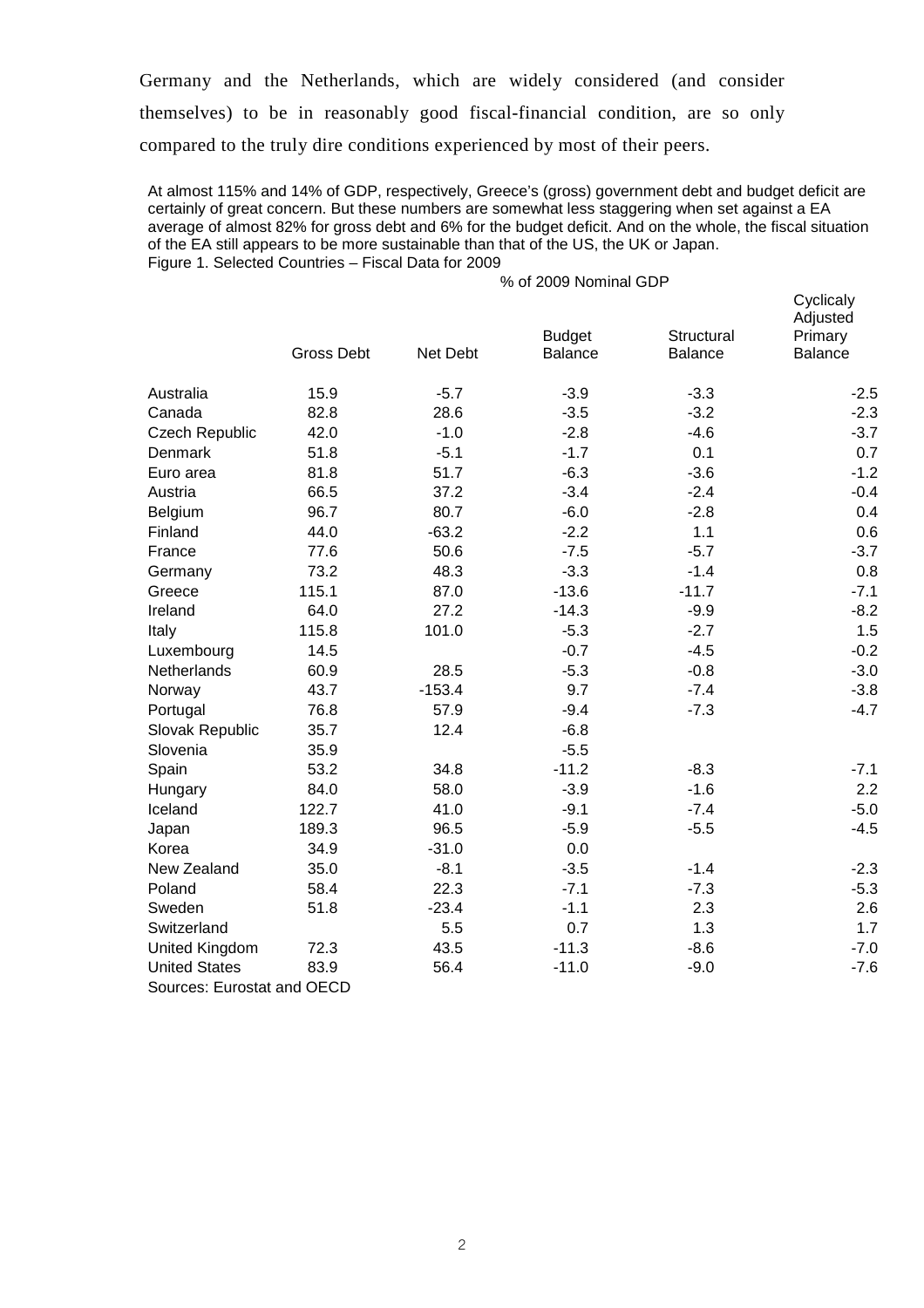#### **2.1 The Roots of the Fiscal Unsustainability Problems in EMU and Greece**

The fiscal unsustainability problems in most advanced economies have four common roots:

First, strongly pro-cyclical behavior by the fiscal authorities during the boom period between the bursting of the tech bubble at the end of 2000 and the onset of the financial crisis of the North Atlantic region in August 2007.

Second, the direct fiscal costs of the financial crisis, that is, the bailouts and other budgetary rescue measures directed at propping up the financial system, starting with the collapse of Northern Rock in September 2007, and expanding massively with the rescue of Fannie and Freddie by the Federal government on September 7, 2008, the Lehman Brothers insolvency on September 15, 2008, and the lastminute rescue by the Federal government and the Fed of AIG and its counterparties in a number of interventions that started on September 16, 2008.

Third, the worldwide recession that started in 2008 and lasted in most of the advanced industrial countries until the end of 2009. The recession weakened many government revenue sources and boosted certain public expenditure categories (like unemployment benefits) for the usual cyclical or automatic fiscal stabilizer reasons.

Fourth, the end of asset booms and bubbles, especially in real estate markets, plus the normalization, from extraordinary heights, of profits and pay in the financial sector, are likely to produce a lasting reduction in the buoyancy of government revenues with respect to GDP in countries with significant construction and financial sectors, resulting in an increase in the structural primary (non-interest) deficit of the sovereign.

Together, these four developments caused an unprecedented peacetime deterioration in the public finances of most of the advanced industrial countries.<sup>1</sup>

In Greece, a number of country-specific factors added to these common causes of the fiscal troubles. In October 2009, following the Greek general election and change of government, Greece's general government budget deficit was revealed

l

 $<sup>1</sup>$  They also caused a sharp deterioration in the public finances of a number of emerging market</sup> economies – mainly in Central and Eastern Europe (CEE) and the countries of the Commonwealth of Independent States (CIS, the successor states of the former Soviet Union minus the three Baltic nations, which are part of CEE).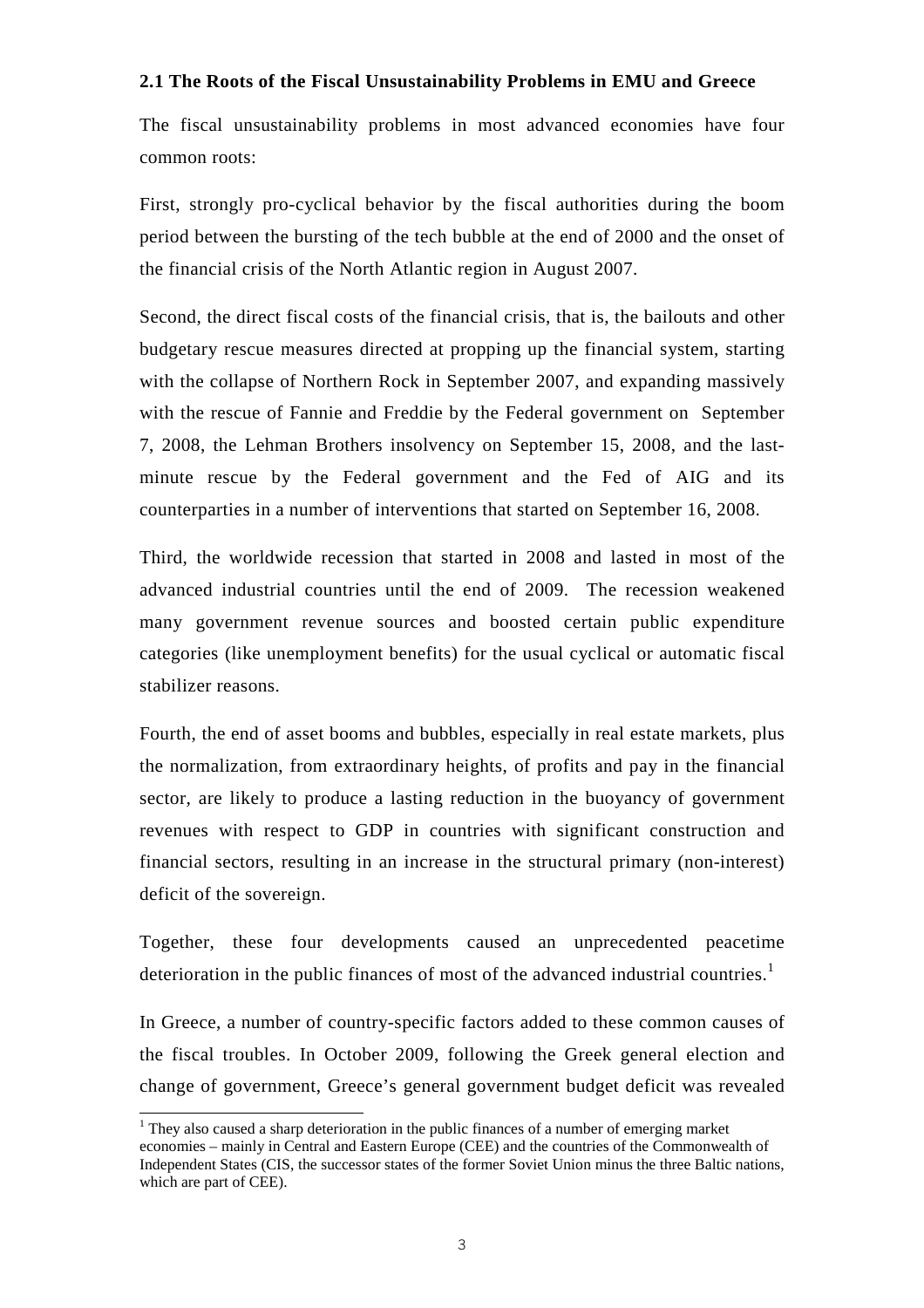by the new government to be 12.7 percent of GDP rather than the 6.0 percent reported by the old government, and the 3.7 percent promised to the European Commission at the beginning of 2009. The most recent estimate from Eurostat puts the 2009 general government deficit of Greece at 13.6 percent of GDP. And, while the finances of many sovereigns deteriorated strongly as a result of the recent crisis, Greece entered the downturn with a large underlying public deficit already. Greece's budgetary problems owe much to high entitlement and agerelated spending, poor tax administration and a bloated public sector. These weaknesses are compounded by the growing uncompetitiveness of much of its industry, as measured for instance by relative normalized unit labor costs, by any other of a range of real exchange rate indices or by Greece's poor showing in such surveys as the World Bank's Doing Business 2010 or the World Economic Forum's Global Competitiveness Report 2009-2010. Spain, Portugal and Italy have similar structural real competitiveness problems.<sup>2</sup>

#### **2.2 Fiscal Unsustainability is not Confined to the Euro Area**

It is clear from Figure 1 that the fiscal deterioration is not confined to a few Euro Area member states. The deterioration in the structural (or cyclically-adjusted) fiscal balance of the US and the UK is larger than in Greece, Portugal or Spain. Only Ireland and oil-rich Norway have a larger cyclically-adjusted budget deficit. Rising gross general government debt to annual GDP ratios are likely to take the US and the UK no later than 2011 into the higher-than-90 percent bracket for which Reinhart and Rogoff (2009b) have identified a marked negative effect on the growth rate of real GDP.

The deterioration in the fiscal positions of most industrialized countries has been spectacular, even more so when set against the remarkable fiscal restraint demonstrated by most emerging markets over the same period. There is only one emerging market amongst the high-government deficit countries in 2009 – India. And India, with a gross general government debt to GDP ratio of over 80 percent during 2009 (see IMF (2010)), is much better able to manage a 10 percent of GDP general government deficit, because during 2009 it had a growth rate of nominal GDP of around 11.5 percent and most of its public debt is denominated in

l

 $2$  In the World Bank's Doing Business 2010 ranking of 183 countries by the easy of doing business, Portugal ranked  $48<sup>th</sup>$ , Spain  $62<sup>nd</sup>$ , Italy  $78<sup>th</sup>$  and Greece  $109<sup>th</sup>$ . The Global Competitiveness Report 2009-2010 ranks 133 countries according to their competitiveness. Spain is ranked  $37<sup>th</sup>$ , Portugal  $43<sup>rd</sup>$ , Italy  $48<sup>th</sup>$  and Greece  $75<sup>th</sup>$ .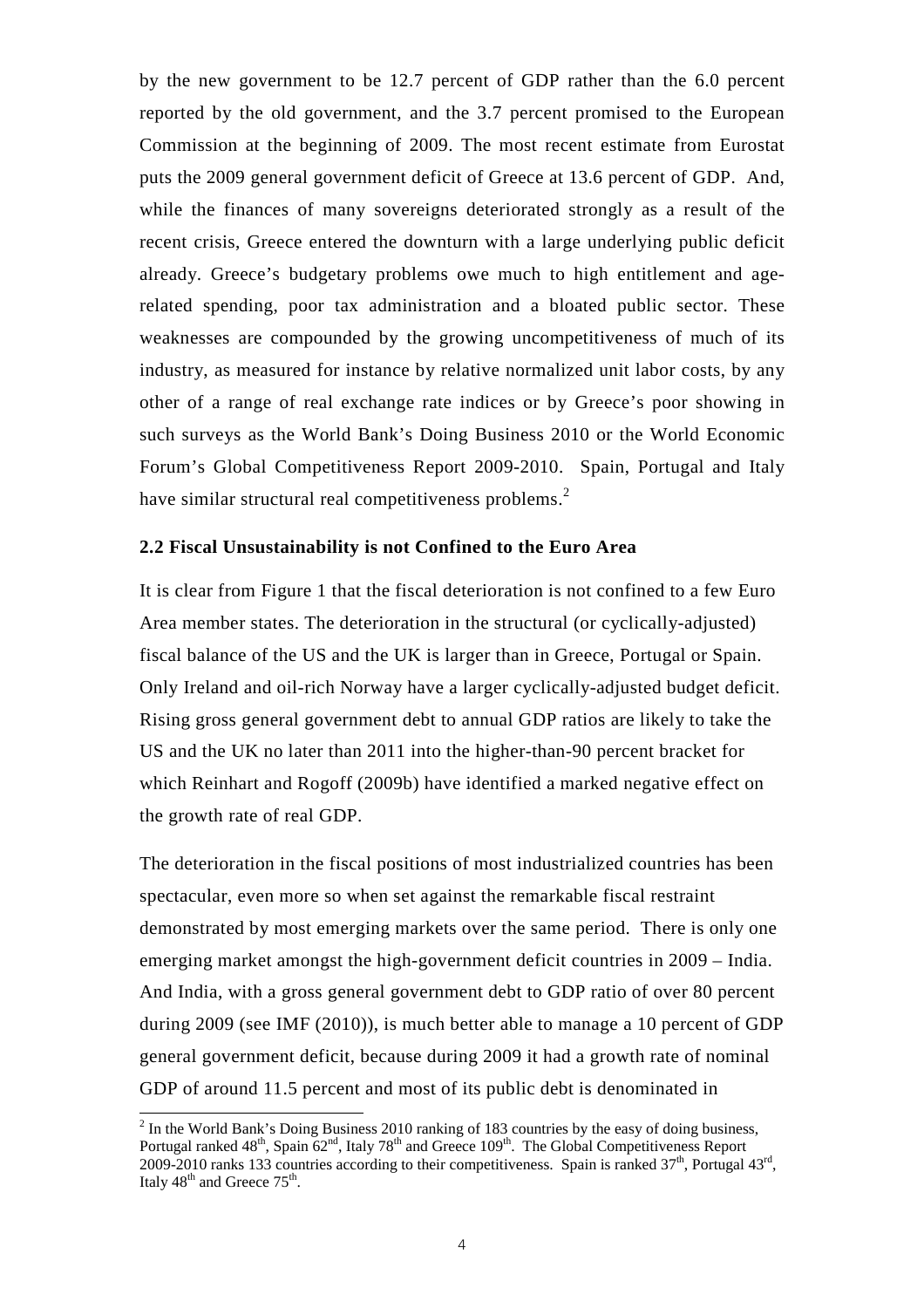domestic currency and held domestically by a still financially repressed domestic financial system cut off from full access to the global financial markets by capital controls.

It remains true, of course, that India, unlike most other leading emerging markets at the moment, is highly vulnerable to a sudden weakening of nominal GDP growth, which could cause its public debt-GDP ratio to rise sharply unless its underlying government deficit is reduced. But the near total absence of emerging market economies from the list of sovereigns with fiscal troubles and the relatively robust state of public finances in most emerging economies is truly remarkable.





Source: IMF

#### **2.3 Markets wake up after an almost decade long slumber**

Prior to the creation of the Euro Area on January 1, 1999, Spain, Portugal, Italy and Ireland all had significant spreads of their 10-year sovereign bond yields over the Bund yield. This reflected market expectations of inflation and exchange rate depreciation for the currencies of these countries – unsustainable fiscal programs were 'resolved' by opting for an inflationary solution and associated expectations of currency depreciation vis-à-vis the D-mark. This was then, prior to Euro Area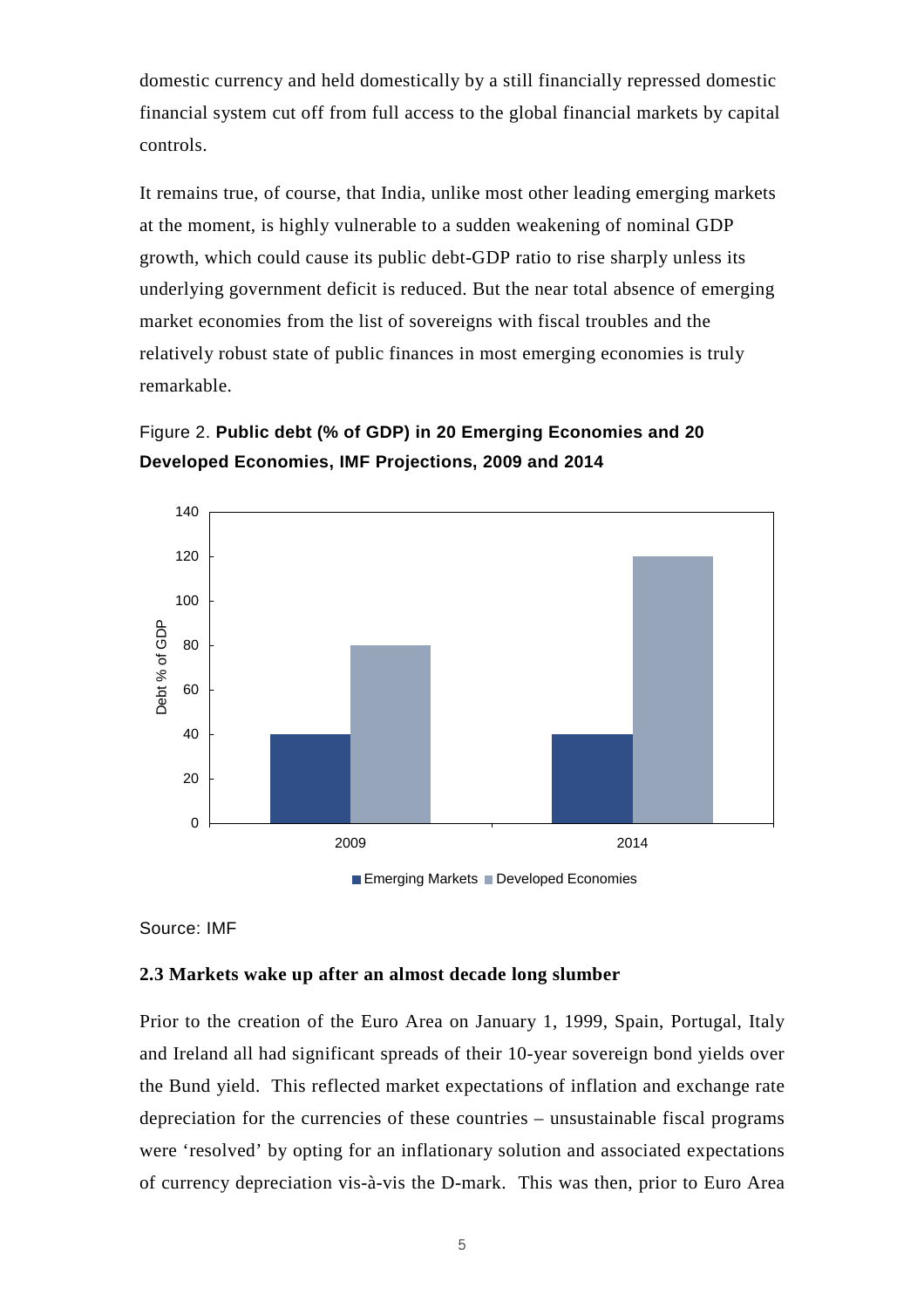membership, an option because each of the countries had its own independent currency but no independent central bank committed to price stability. Greece did not join the EMU until January 1, 2001.





Note: Inflation and exchange rate depreciation driving spreads over Bunds before EMU. A lull from 1999/2001 to 2007. Sovereign default risk driving spreads over Bunds in EMU after 2007. Source: DataStream

For some reason, perhaps misplaced faith in the ability of the Stability and Growth Pact (SGP) to enable the fiscally-responsible Euro Area member states to discipline the fiscally-irresponsible ones, the markets believed that joining the EMU would deliver a lasting improvement in fiscal sustainability. From 1999 till late 2007 (for Greece from 2001 till late 2007), sovereign spreads over Bunds for the SWEAP countries became very small indeed, often only 20 basis points or less (see Buiter and Sibert (2006)). The onset of the crisis revealed that nothing much had changed as regards the fundamental drivers of fiscal sustainability (or of its absence). So the sovereign spreads opened up again, but this time they reflected not inflation and exchange rate depreciation expectations, but differential perceptions of sovereign default risk.

Spreads over the 10-year German Bund rate of the sovereign 10-year bonds of Greece, Portugal, Spain, Ireland and Italy (all Euro Area members) have fluctuated quite wildly around a steadily rising trend since 2008, as can be seen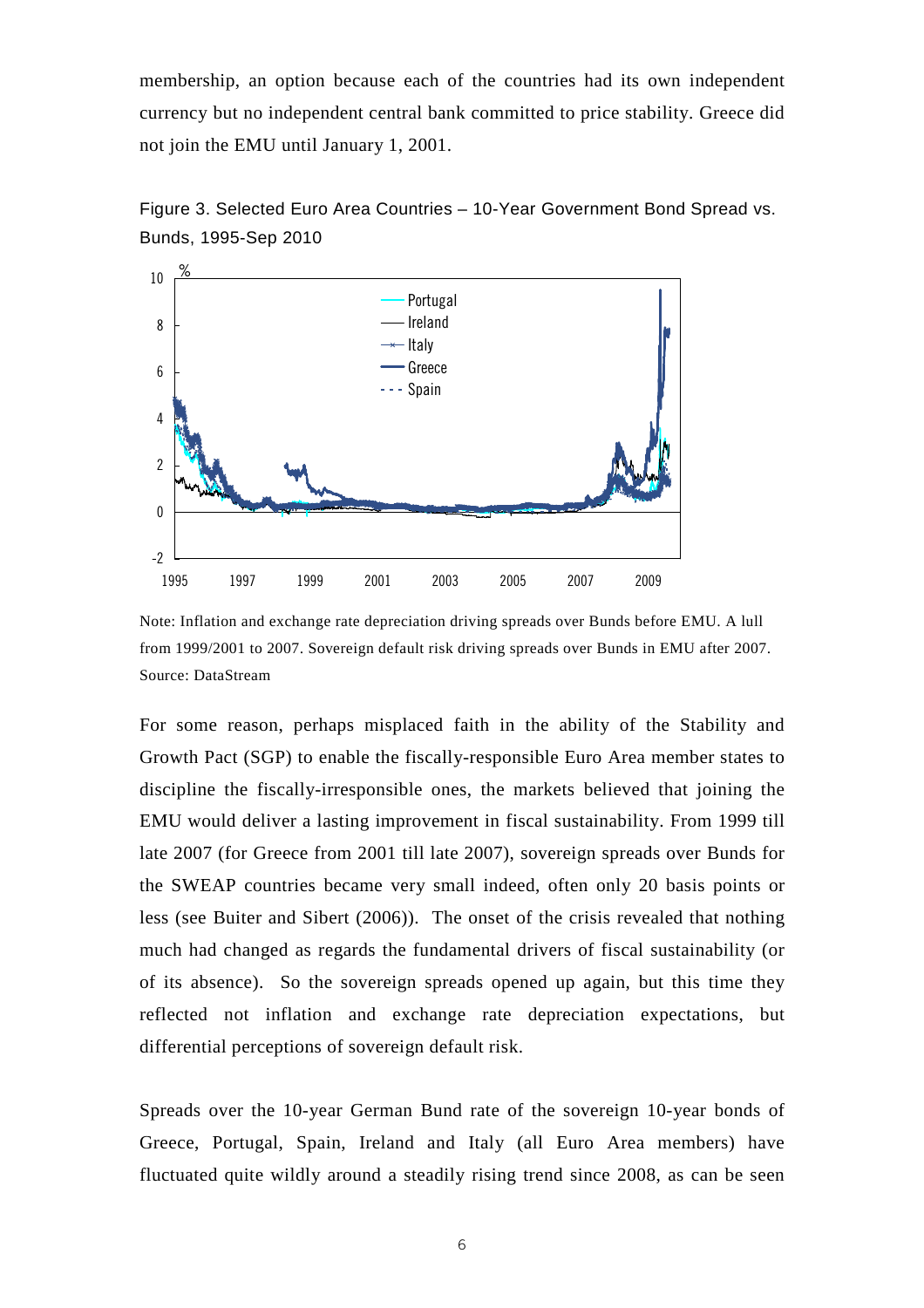from Figure 3. Five-year CDS spreads for these five countries tell a similar story. But the strong increase in the spreads at the end of 2009 and in early 2010 indicates that financial markets became extremely nervous at the end of 2009 and early 2010, as concerns about sovereign debt sustainability moved to the fore. Since September 2009, the markets have clearly perceived Greece to be in a sovereign risk class of its own, as reflected in its sovereign default risk spreads in both the CDS and the government bond markets.

#### **2.4 The Political Economy of Restoring Fiscal Sustainability**

There are six ways to achieve a reduction in the non-monetary debt burden of the government (by which we mean the augmented general government – the consolidated general government (federal, state and local, including social security etc.) and the central bank):

- 1. Fiscal pain, that is, an increase in taxes or a cut in public spending. Here it makes sense to recall that public debt problems of the advanced industrial countries are 'won't pay' problems, not 'can't play' problems. More precisely, these countries face the political economy problem of having to agree on, design and implement a fiscal burden sharing agreement – one that commands sufficient political and popular support to be successfully adopted and implemented over a period of years. Fiscal pain is more likely to be chosen as the method for addressing fiscal unsustainability the less polarized are the electorate and the polity in general. Even if a national consensus on fiscal burden sharing can be established, government institutions and political incumbents capable of swift and decisive action are also required.
- 2. Increased recourse to seigniorage or revenues from monetary issuance by the central bank. In addition to the revenues from base money issuance (whose real value is likely to first rise and then decline with the *expected* rate of inflation), there is the reduction in the real value of long-dated fixed-interest rate nominal debt, which is higher the greater the *unexpected* increase in the inflation rate. The incentive to use unanticipated inflation boosts to reduce the real value of servicing the public debt will be stronger the larger the share of the debt that is held externally (foreigners don't vote) and the longer the maturity or duration of the outstanding debt. The opportunity to have recourse to seigniorage would depend on the extent to which the central bank is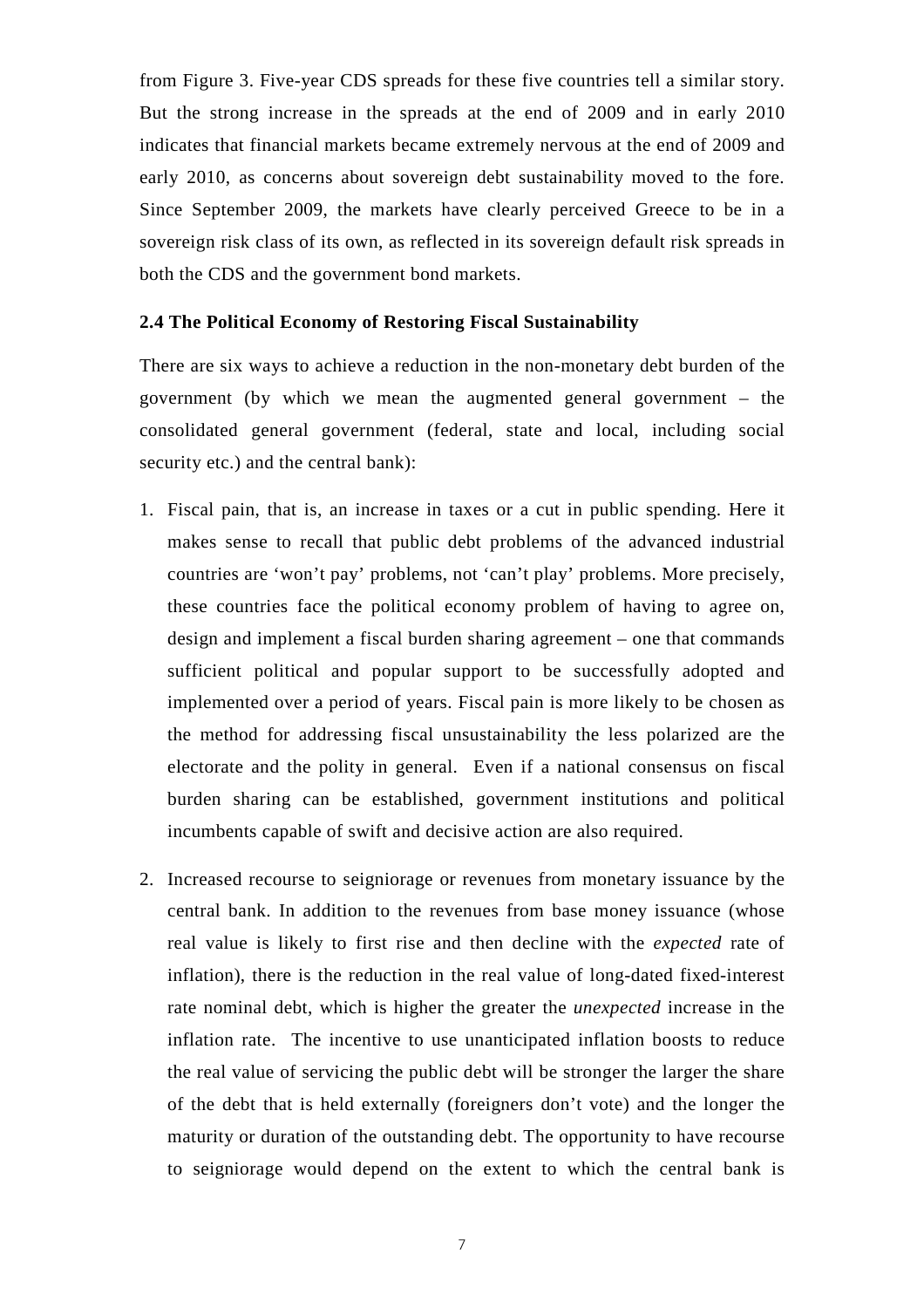independent and committed to price stability. The fact that the European Central Bank is deemed to be the central bank with the highest degree of independence and the strongest commitment to price stability would seem to weigh against this option in the EA. But if a sufficient number of national Treasuries are in favor of this option, we are likely to see a "Game of Chicken" between the ECB and the Treasuries, with the Treasuries ultimately prevailing.

- 3. A lower interest rate on the public debt. Unfortunately, this is not a policy instrument of the sovereigns though it is of course affected by policy actions and the reality and expectation of external financial support.
- 4. A higher growth rate of GDP. Again, the growth rate of GDP is not a policy instrument. Moreover, growth in the Euro Area is likely to be weak in the near future, even if growth turns out to be somewhat higher that the very pessimistic expectations held at the beginning of 2010 implied. In addition, history, including very recent history, has shown that higher growth often raises the pressure for higher spending, thus partly negating the benign effect of higher growth on revenues.
- 5. Default, which here includes every form of non-compliance with the original terms of the debt contract, including repudiation, standstill, moratorium, restructuring, rescheduling of interest or principal repayment etc.
- 6. A bailout (which can be interpreted either as a current transfer payment from abroad or a capital transfer from abroad).

## **3. EU/IMF/ECB Support Measures**

In early May 2010, 10-year yields on Greek government debt topped 10 percent, while the spread on 5-year credit default swaps exceeded 900 basis points, and there was substantial doubt – to say the least – about the willingness of markets to finance Greece's remaining sovereign funding needs of around  $\epsilon$ 30bn for the current fiscal year even at these very high rates. At the same time, spreads versus Bunds on debt of the governments of Spain, Portugal and Ireland also reached levels not seen since the mid-1990s amid concerns about the health of the public and financial balance sheets in these countries. In response, three sets of measures were announced. First, the EU and the IMF announced a  $\epsilon$ 110bn support package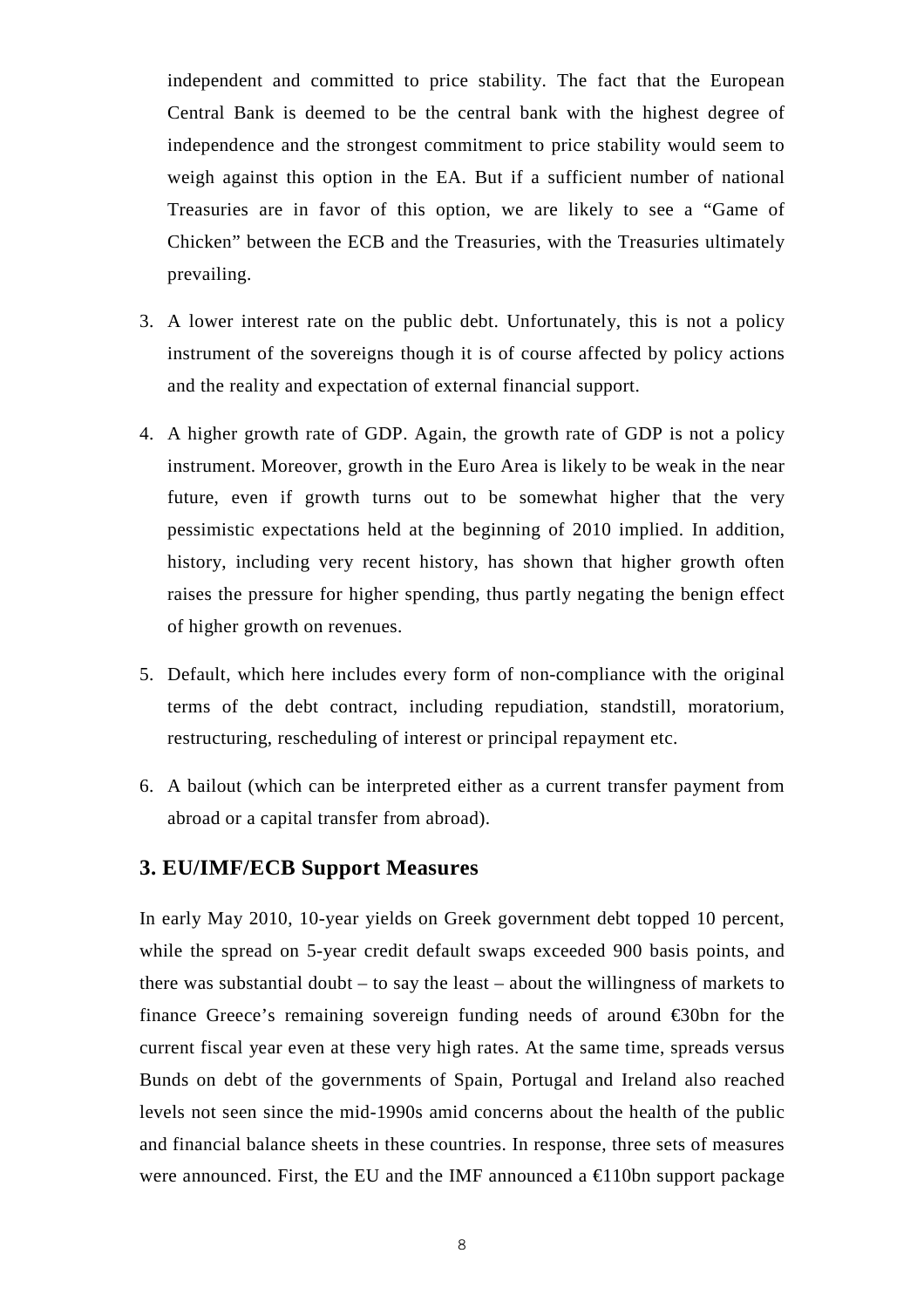for Greece. This support package then received a bigger sister for the rest of the EA member states by the name of the European Stabilisation Mechanism (ESM). This consists of the European Financial Stability Facility (EFSF), which can raise up to €440bn of intergovernmental EA money, and a further €60 supranational facility administered by the European Commission.<sup>3</sup> Up to  $\epsilon$ 250bn of IMF money will be available to supplement the ESM. Third, the ECB lent its own support to prevent major market disruptions, to rule out sovereign defaults it did not consider warranted by the fundamentals and to prevent another banking crisis in the EA, where many banks had unknown but potentially significant exposures to the fiscally-challenged sovereigns. Until the EFSF became operational on August 4, 2010, the  $\epsilon$ 60bn supranational fund and the ECB/Eurosystem were all that stood between the EA member states and a potentially devastating sovereign debt crisis and banking crisis.

#### **3.1 The Greek support package**

l

Details about the joint EA/IMF support program for Greece were presented on May 9. The EA/IMF agreed to provide  $\epsilon$ 110bn in what are initially three-year loans, with  $\epsilon$ 80bn provided by the EA member countries according to their respective paid-up capital shares in the ECB, with the remainder made up by the IMF. The loans would be disbursed in tranches and the program would imply that Greece would not need to have to access markets again until 2012. Rates for variable rate loans will be 3-month Euribor plus 300 basis points (bps) for maturities up to 3 years (400bps for longer maturities). For fixed rate loans, 3 month Euribor is replaced with the swap rate for the loan's maturity and both fixed and variable rate loans also incur a one-off 50bps charge for operating expenses. In addition, Greece agreed to subject itself to tough conditionality, negotiated and applied by the IMF. In exchange for external aid, Greece agreed to implement a fiscal adjustment worth €30bn (or 12.5% of 2009 GDP) spread over the next three years. This tightening comes on top of the measures already announced (and partly implemented) so far this year, which amounted to around 6% of GDP. The deficit is targeted to decline to 3% of GDP by 2014, postponing by two years the deadline previously agreed with the EU Commission.

<sup>&</sup>lt;sup>3</sup> The  $\epsilon$  60bn supranational facility, which is supposed to be based on Article 122.2 of the Treaty is in principle available to all EU members, not just the EA members.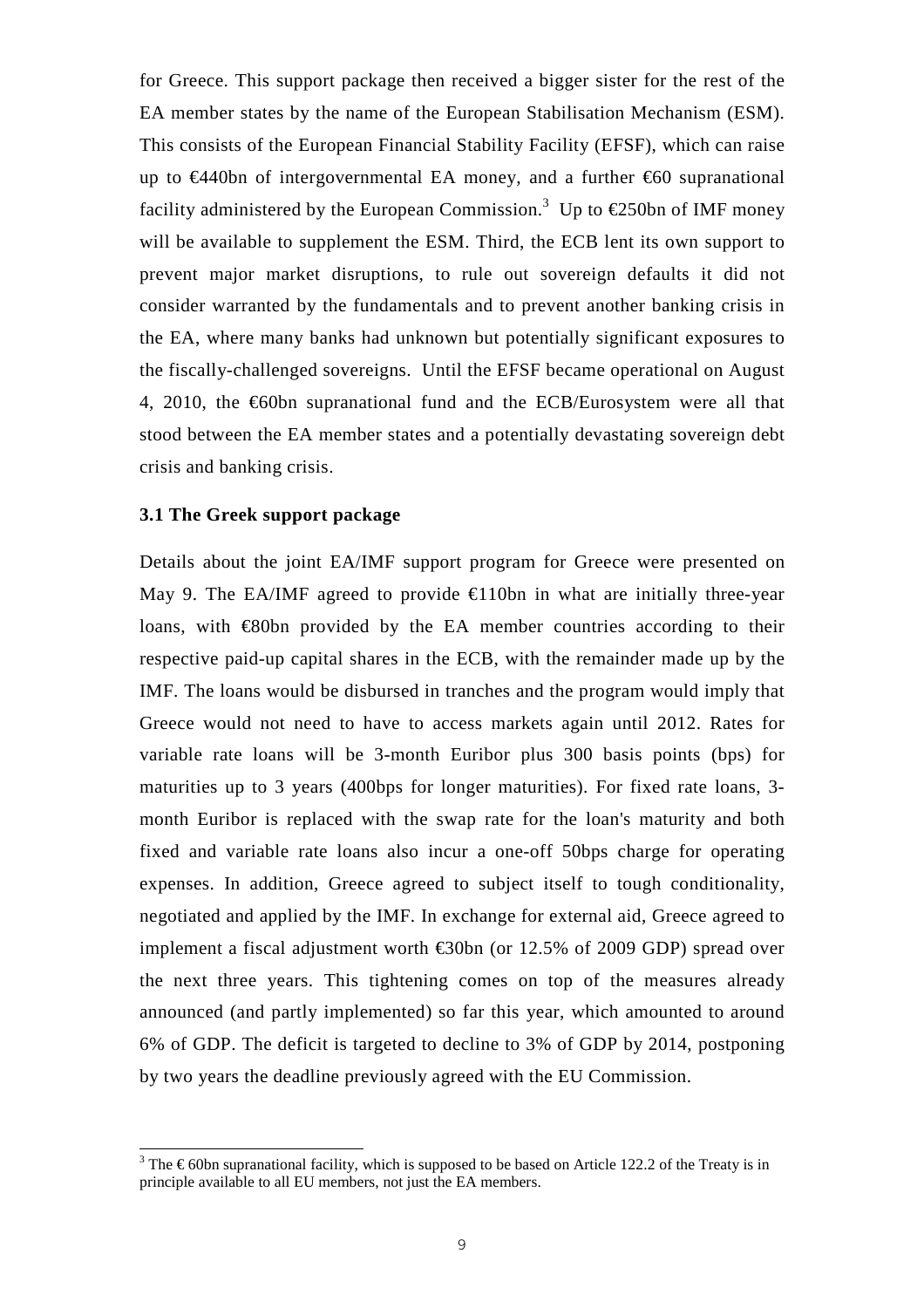The bulk of the measures will focus on the same areas as previous austerity packages, imposing higher indirect taxes hikes (the VAT rate to move up again from 21% to 23%, and fuel and alcohol taxes to increase by 10pp) and further public sector wage, pension and employment cuts. More importantly, a change in the state pension system will also be introduced to raise the minimum retirement age to 60 years. Reform of the labor market, privatization of a number of state enterprises and tax administration reform are also part of the program. Finally, a  $\epsilon$ 10bn contingent fund will be set up as part of the package to support the Greece banking sector over the next three years.

#### **3.2 The European Stabilisation Mechanism**

Over the weekend of Friday, 7 May, to Sunday, 9 May, Ecofin, the Council of the finance ministers of the 27 European Union member states, together with the European Central Bank and the European Commission, cobbled together a financial rescue package for the Euro Area member states. $4$  The support measures are made up of three parts, a supranational  $\epsilon$ 60bn European Union (EU) fund administered by the European Commission (EC), a  $\epsilon$ 440bn intergovernmental facility, the EFSF (a special purpose vehicle incorporated in Luxembourg), and  $\epsilon$ 250bn from the IMF. We shall refer to them jointly as the European Stabilisation Mechanism (ESM), even though that term strictly refers only to the two EU components.

The contribution of each EA country to this facility is supposed to be according to its share of the paid-up capital of the ECB. In addition, each member state is supposed to guarantee 120% of its contribution. In order to access the EFSF, member states need to request a loan and agree on a memorandum of understanding (MoU) with the European Commission. This MoU will include the conditions attached which are presumably along the lines of those included in the Greek support package. While the loan terms are only finalized at the time of disbursement, they will presumably also be very similar to those agreed on for the Greek facility.

#### **3.3 ECB Support Measures**

ı

<sup>&</sup>lt;sup>4</sup> The 27-member Ecofin consists of the Eurogroup (the finance ministers of the 16 member states of the Euro Area) and the 11 finance ministers of European Union member states outside the Euro Area.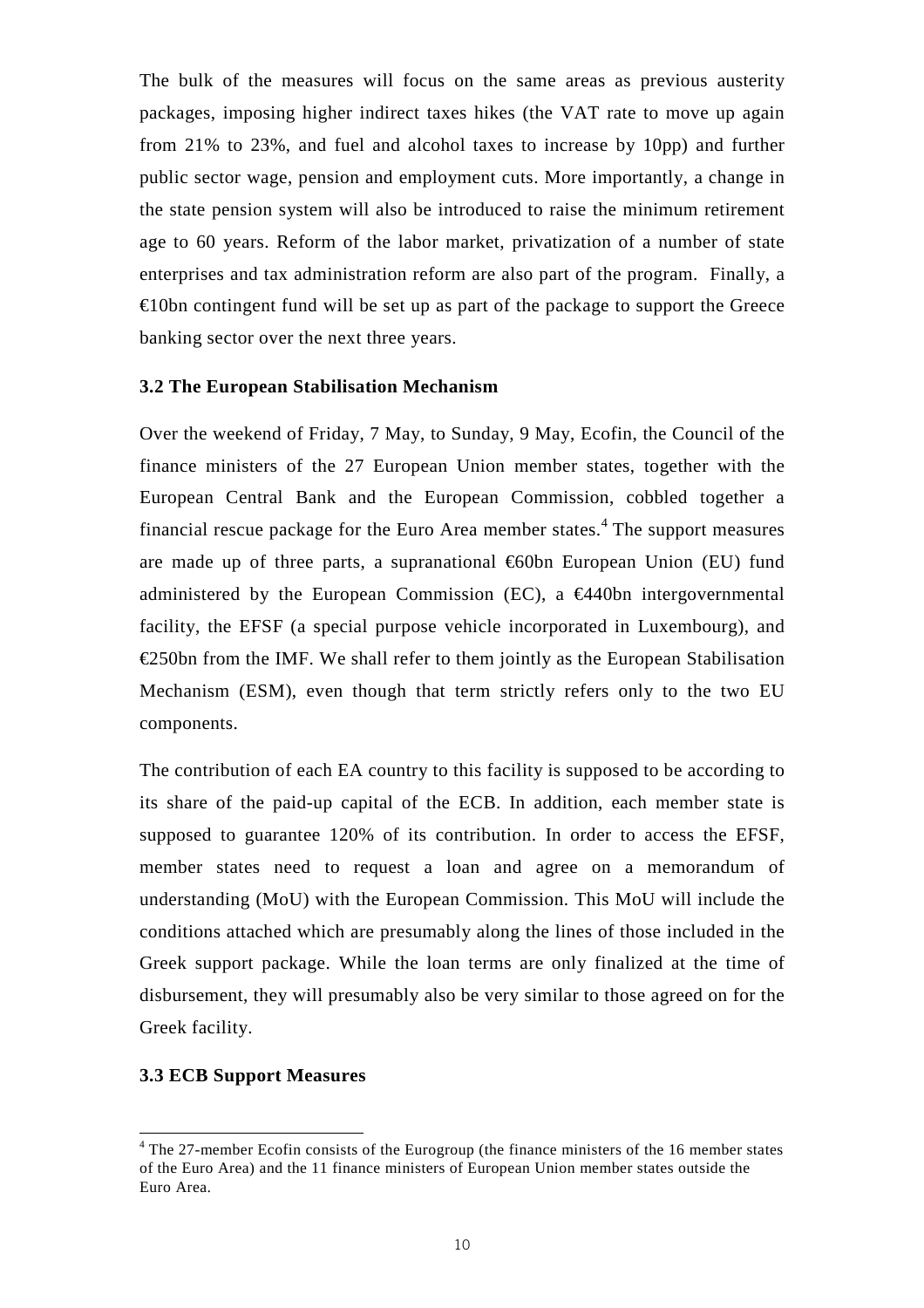With only the  $\epsilon$ 60bn supranational facility actually approved on May 10, and with even that small facility not yet operational, there remained a risk that contagion from the Greek sovereign would have created a liquidity and funding crisis for other EA sovereigns, notably Portugal, Spain and Ireland, but possibly even Italy or others. Following the weekend of 7 May to 9 May, only the ECB had the means to intervene and safeguard the EA sovereigns at risk from a contagion-driven sudden stop and sovereign default.

The ECB chose to act and announced a number of policy changes, the most important and remarkable of which was its commitment to purchase government securities outright in the secondary markets, an unprecedented departure both from its past practice and from its prior view of how an independent central bank ought to behave. Under its newly-created "Securities Markets Programme", the ECB can purchase any private and public securities outright in secondary markets. The ECB then went to great lengths to explain that this did not amount to quantitative easing (QE), as it would sterilize these purchases by collecting term deposits. As 'sterilization' means replacing overnight deposits with the central bank with one-week term deposits (which constituted eligible collateral for borrowing from the Eurosystem), the distinction between QE and asset purchases under the Securities Markets Programme is semantic, not substantive. It also stressed that it acted on the basis of its financial stability mandate, addressing dysfunctional markets, and not out of a concern for sovereign liquidity or even solvency.

#### **3.4 The Modalities of a Bailout in the Euro Area/ EU**

#### **3.4.1 Is a Bailout Legally Possible in the EU/Euro Area?**

One often hears statements, especially from opponents of bailouts of EU member states by other EU-member states, that the 'no-bailout clause of the Treaty' (currently the Lisbon Treaty) forbids a bailout of a member state government by other member state governments, the European Commission (EC) or the European Central Bank (ECB). In fact, there is nothing like a blanket no-bailout clause that prevents the bailout of an EU or EU sovereign by another sovereign or by any EU institution, including the ECB. What Article 125.1 of the Treaty forbids, subject to a key qualification, both the EC (the Union) and member states from engaging in, is *to assume the commitments* of the public sector of another member state, or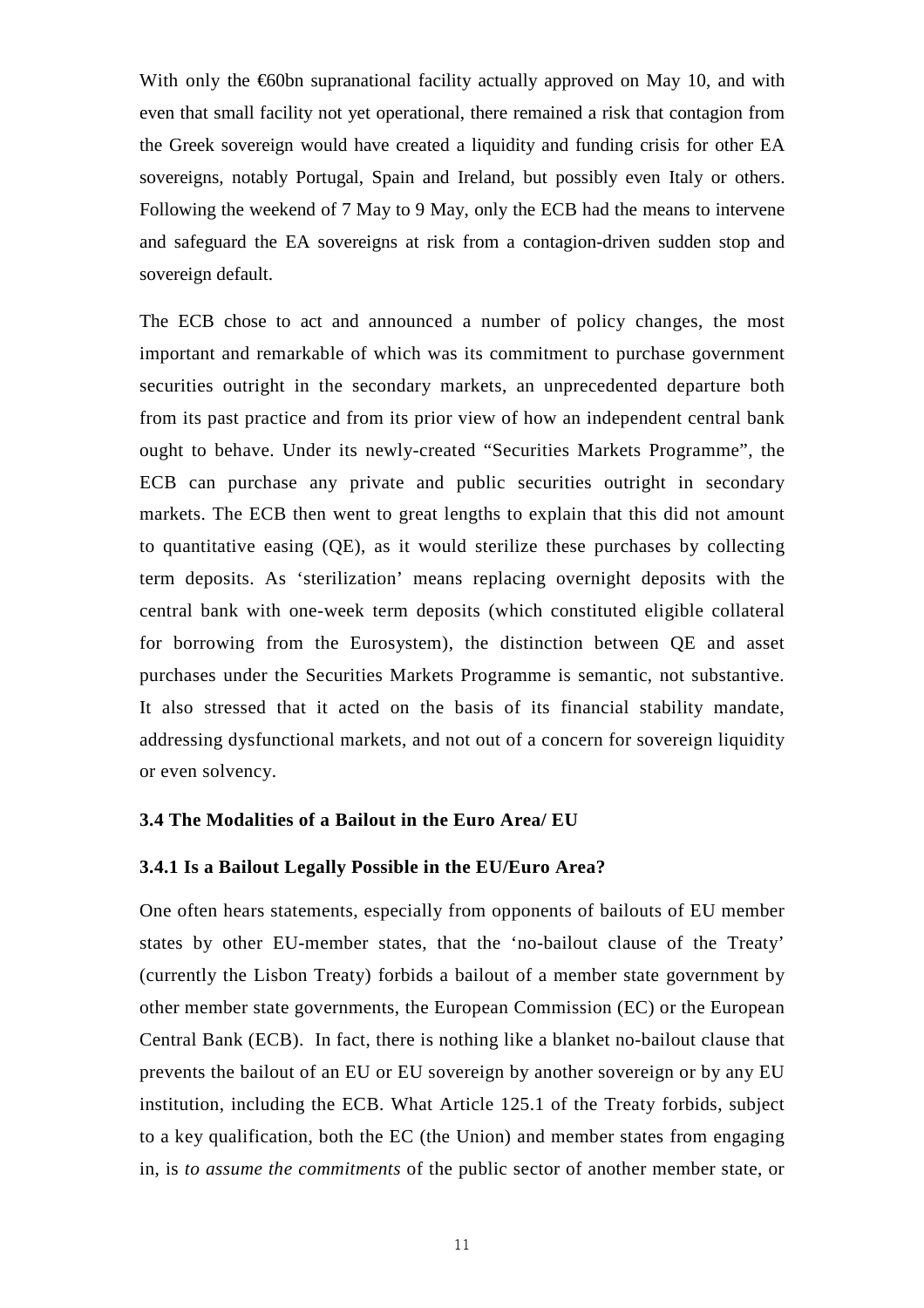*to be liable for them*. In plain English, this prevents the EC and member states from guaranteeing the public debt of other member states. It does not even prevent the EC or member states bilaterally or jointly making loans to or giving grants to another member state. It does not prevent the EC and member states from purchasing outright the debt of another member state sovereign. It does not prevent member states from guaranteeing bank loans provided by private banks or state-owned/state-controlled banks to a member state sovereign. Only guarantees of foreign public debt are not permitted, and even (mutual financial) guarantees are permitted as long as they are *"for the joint execution of a specific project"*.

What is a project? It is not defined in the Treaty. Anything can be a project. To a wife, a husband is a project. Article 125.2 grants the Council the power to define a project to be anything it wants it to be.

#### **3.4.2 Bailout by other EU Member states or by the EC**

According to the ESM Framework Agreement, the ESM was created under Article 122.2 of the Treaty which says *"Where a Member State is in difficulties or is seriously threatened with severe difficulties caused by natural disasters or exceptional occurrences beyond its control, the Council, on a proposal from the Commission, may grant, under certain conditions, Union financial assistance to the Member State concerned…."* 

Obviously, Greece's fiscal predicament is not due to a natural disaster or some other external event beyond its control, but to an internal man-made disaster. The same would presumably apply to other applicants to the facilities though the member states may well argue that being cut off from financial markets – due to irresponsible policies or not – is an event that is beyond their control. Arguably, even solvent and prudent states can become the victims of contagion and this would be beyond their control. The fact that the only EA member states that have been tested by the markets have been those whose public finances are clearly unsustainable rather weakens the case for application of Article 122.2 on the grounds that Portugal, Spain, Ireland etc. are the hapless victims of blind contagion. A justification of the Council decision to provide Union financial assistance based on this article truly is a bit of a stretch.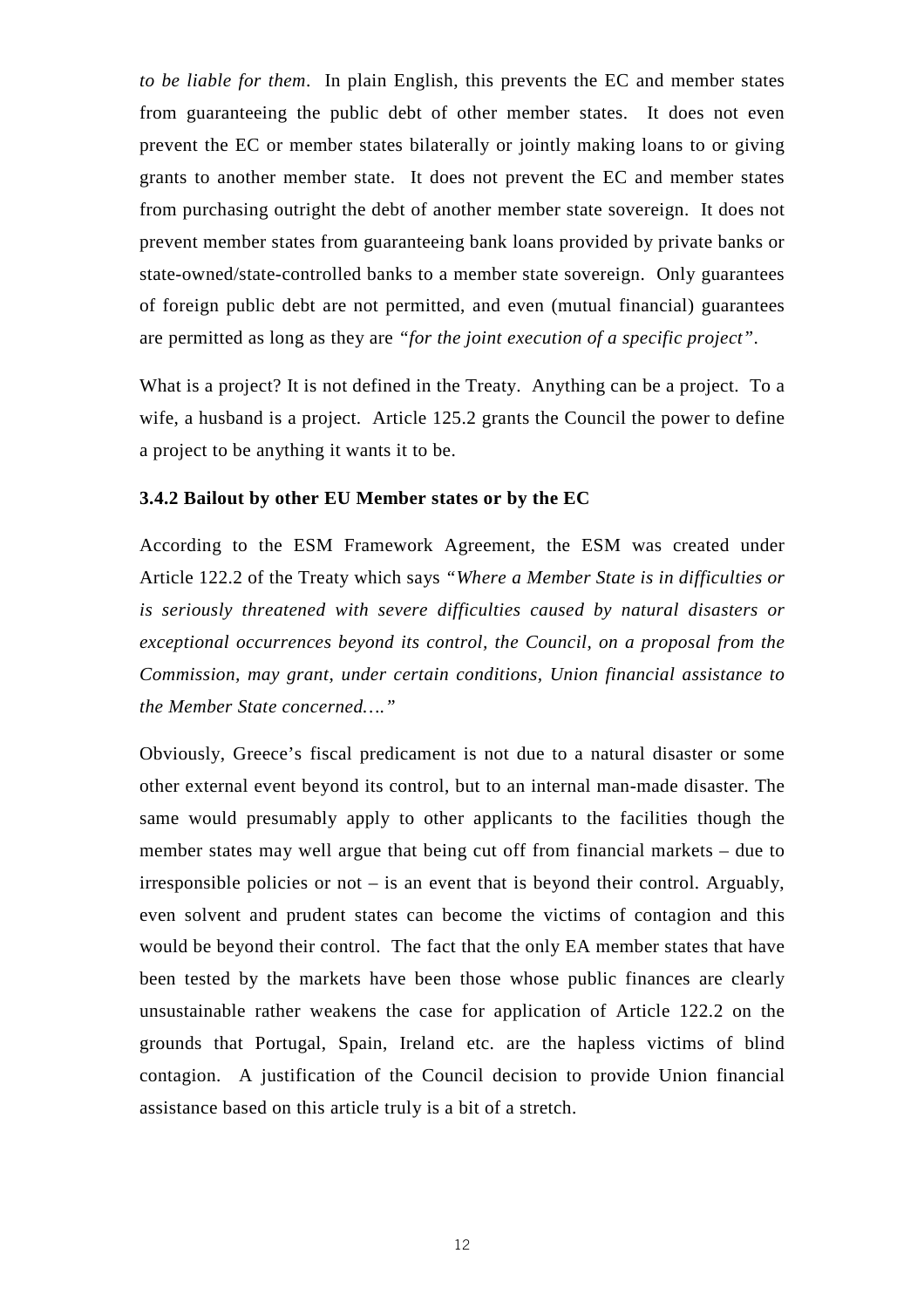#### **3.4.3 Bailouts by the ECB**

Article 123 (ex Article 101 TEC) of the Treaty forbids the ECB (or the Eurosystem) from giving credit to or purchasing sovereign debt from sovereigns. However, it does not say anything about purchasing sovereign debt on secondary markets, a distinction the ECB was adamant to highlight though, in our view, these actions, while certainly appropriate, conform more with the letter than the spirit of the Treaty.

#### **3.4.4 Bailouts by the IMF**

It is sometimes argued that the IMF cannot lend to Greece because, according to Article V of its Articles of Agreement, it can only lend to countries with balanceof-payments difficulties and Greece or any other individual member of the EA no longer has a balance of payments – only the EA as a whole does.

Since the beginning of EMU (or since 2001, the year of EA entry for Greece), the EA member countries no longer have a "balance of payments" in the sense of 'monetary balance', 'international reserve balance' or 'official settlements balance' – measuring the net increase in gold and official foreign exchange reserves (typically held by the central bank). Indeed, only the 16-nation Euro Area as a whole has a balance of payments in this narrow sense.

However, it is clear that IMF itself does not use the term balance of payments in this narrow way, but instead uses it to refer to the balance of a nation's external transactions more broadly. Clearly, Greece has a balance-of-payments problem. Its low private and public sector saving rates have resulted in persistent external current account deficits, which have cumulated into a large negative net external investment position (since 2000 it almost doubled from -38.8% to -69.8% in 2008). The IMF, with its long history of providing external resources to overextended governments and nations on a short-term basis and against strict macroeconomic, financial and budgetary conditionality, is ideally set up to address precisely these kinds of difficult conditions. Its prior absence in dealings with EA member countries can mainly be traced to earlier vehement opposition by the ECB, the President of the Eurogroup (Jean-Claude Juncker) and many other Euro Area representatives (notably the French government) for reasons of pride and prestige.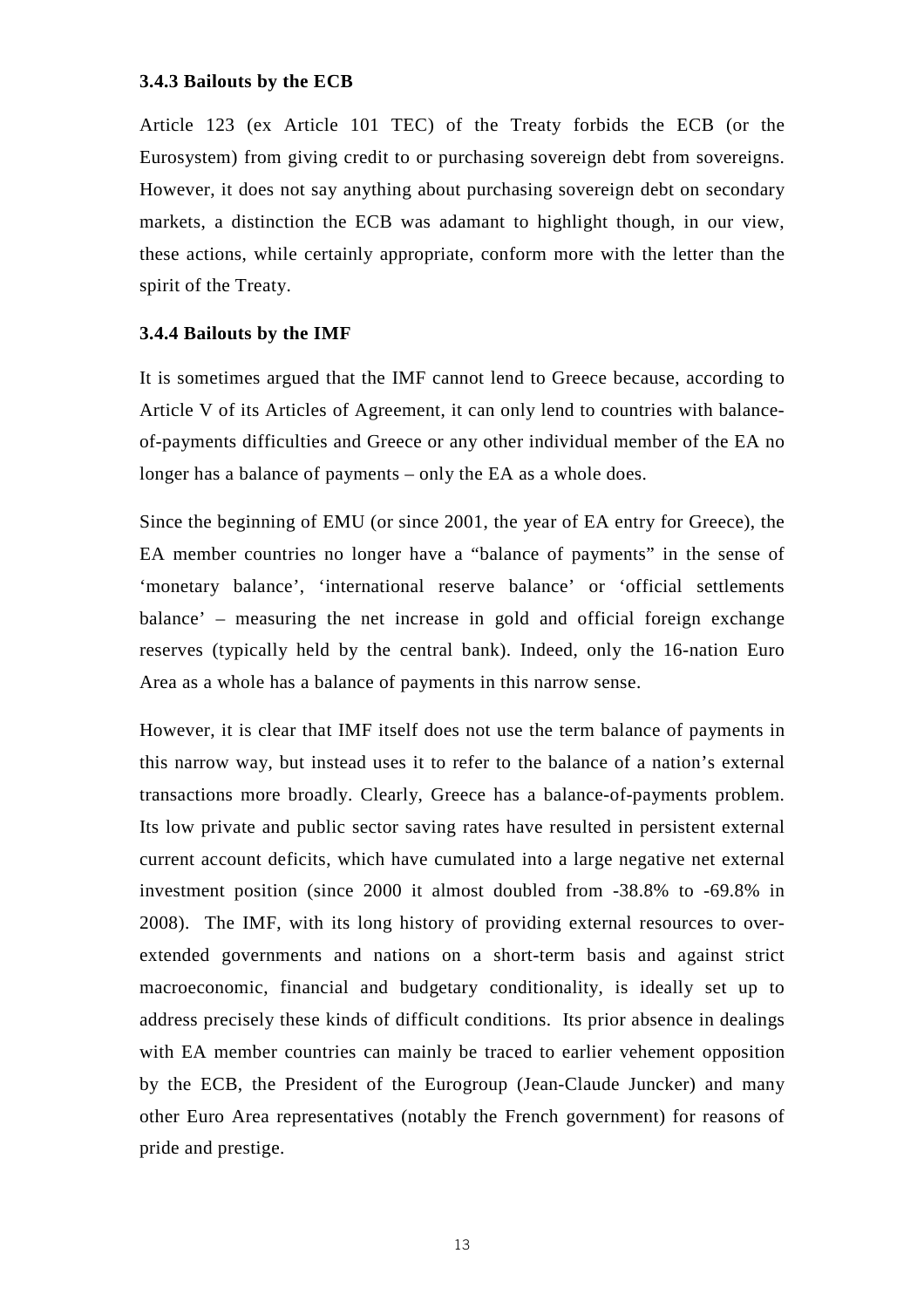#### **3.4.5 Does the German Constitution Allow a Bailout of Greece?**

Two court cases remain before the German Federal Constitutional Court in Karlsruhe. The first action concerns the law governing Germany's contribution to the Greek facility and argues that Germany's participation would violate Germany's Basic Law (Constitution), specifically that it would violate the constitutional right to property (Article 14 of the Basic Law) and other fundamental principles of the Constitution, such as the principle of democracy and the social state (Articles 20, 23 and 28 of the Basic Law). The second action before the Constitutional Court, brought by a member of the Bundestag, is based on the argument that the laws governing Germany's contribution to the Greek facility and to the EFSF are in breach of Article 125 of the Treaty on the Functioning of the European Union (TFEU). This is the Article that contains what is often referred to as the 'no bailout clause'. The claimant argues that the Act has to be considered as an amendment of the European Treaties and could only enter into force if the necessary procedure for such amendments at the European level had been respected. Therefore, the claimant contends, the Bundestag did not have the competence to approve the guarantees.

We shall not try to argue the legal merits of this interpretation, beyond pointing out that Article 125 strictly only precludes member states from guaranteeing the debt of governments of other member states, and even that preclusion is waived provided this takes the form of mutual financial guarantees for the joint execution of a specific project, to be defined by the Council. The decision of the Court, like that of Supreme Courts in other countries, will likely be driven by political concerns and considerations, rather than textual exegesis.

## **4 The Road Ahead for Greece and EMU**

## **4.1 Greece's debt burden is unsustainable, with or without the support package**

By early May, Greece had already received  $\epsilon$ 20bn ( $\epsilon$ 4.5bn from the EU,  $\epsilon$ 5.5bn from the IMF). On August 5, the EU/IMF announced that the second tranche of €9bn would be released as Greece had hit the milestones specified in the initial agreement. So will the Greek consolidation effort succeed in bringing down the public debt burden and restoring fiscal sustainability? A reading of the literature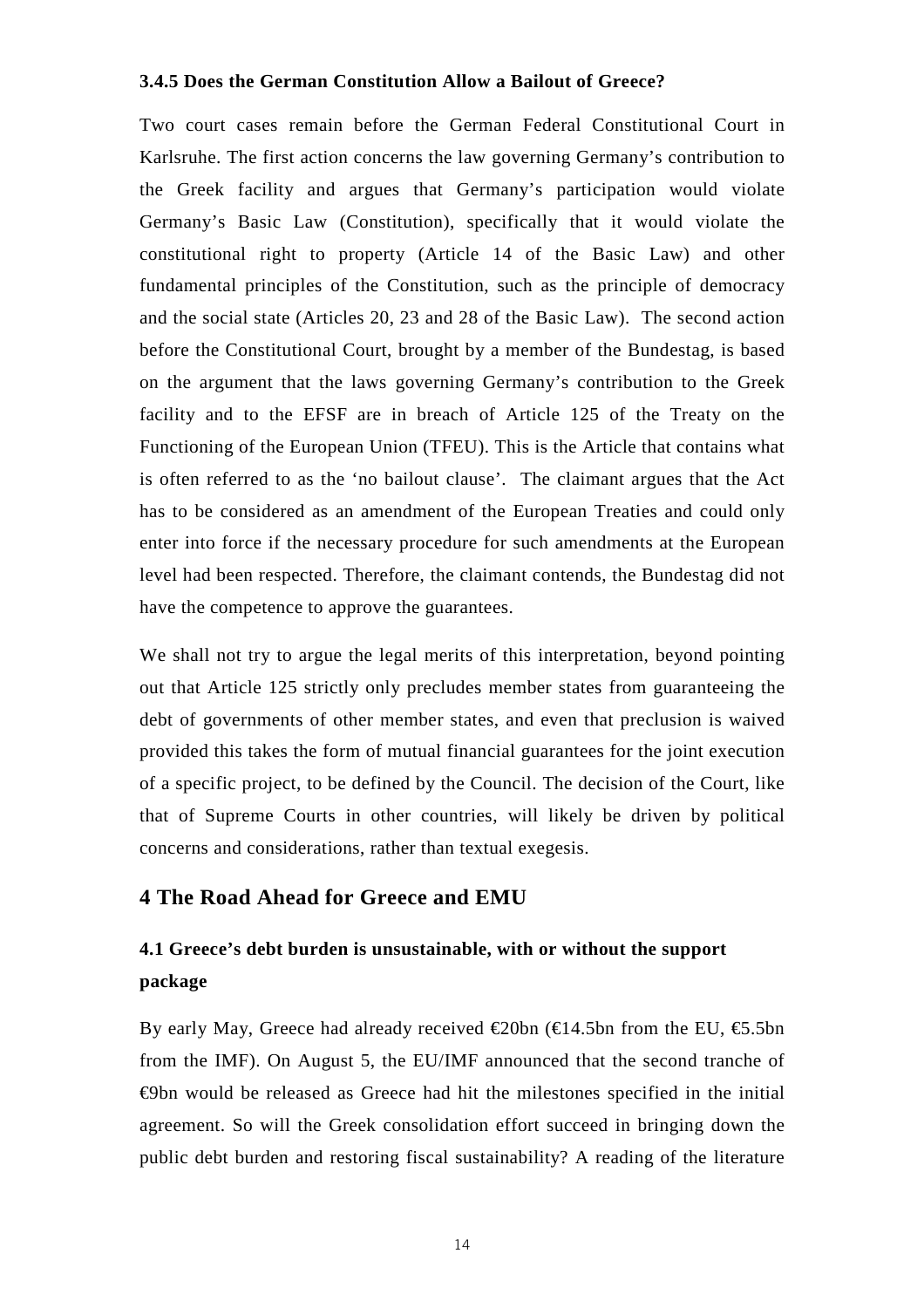on successful fiscal consolidations, such as in Canada (1994-98), Sweden (1993- 98), and New Zealand (1990-94) or more broadly, suggests some caution. First, the initial debt and deficit positions were not as unfavorable in these countries. Furthermore, studies such as Ardagna (2004), Alesina and Ardagna (2002), and European Commission (2007) find that past economic growth, a lower level of the initial deficit to GDP and a higher level of the initial debt to GDP ratio increase the chances that consolidation will succeed. Only the second of these favors Greece.

Other lessons from these studies are that for improvements in the public finances to be lasting, significant public sector reforms and other structural reforms including deregulation, privatization, labor market reforms and product market reforms are required. These tend to reduce the scope and scale of the state's involvement in the economy, through public sector employment, pay and pension cuts and through changes in ownership, accountability mechanisms and incentives. They also increase the flexibility of the wider economy and raise the level and possibly the growth rate of potential output. Nowhere in Europe would such changes be more appropriate than in Greece.

Similarly, fiscal consolidations achieved mainly through reductions in public spending, and specifically through reductions in current public spending (mainly public sector pay and employment and entitlement spending), tend to be sustained more effectively than consolidations achieved principally through tax increases.

The IMF catalogue of conditionality contains a number of measures that fall into the right buckets from the perspective of these studies. And so far Greece appears to show some resolve in following through on its commitments. But even if all the promised fiscal tightening is implemented, and if the Greek economy does not contract more severely than expected, the general government gross debt will reach 145-150 percent of GDP by 2013. To talk of it being stabilized at that level is disingenuous. The government interest bill on that debt would be around 8 percent of GDP, but the primary balance would be in surplus. A high level of debt (with a correspondingly high interest burden) with small or negative primary deficits are exactly the circumstances under which it would be individually rational for a sovereign creditor to default. Since external or third-party enforcement of contracts involving the sovereign is unlikely, the only real penalty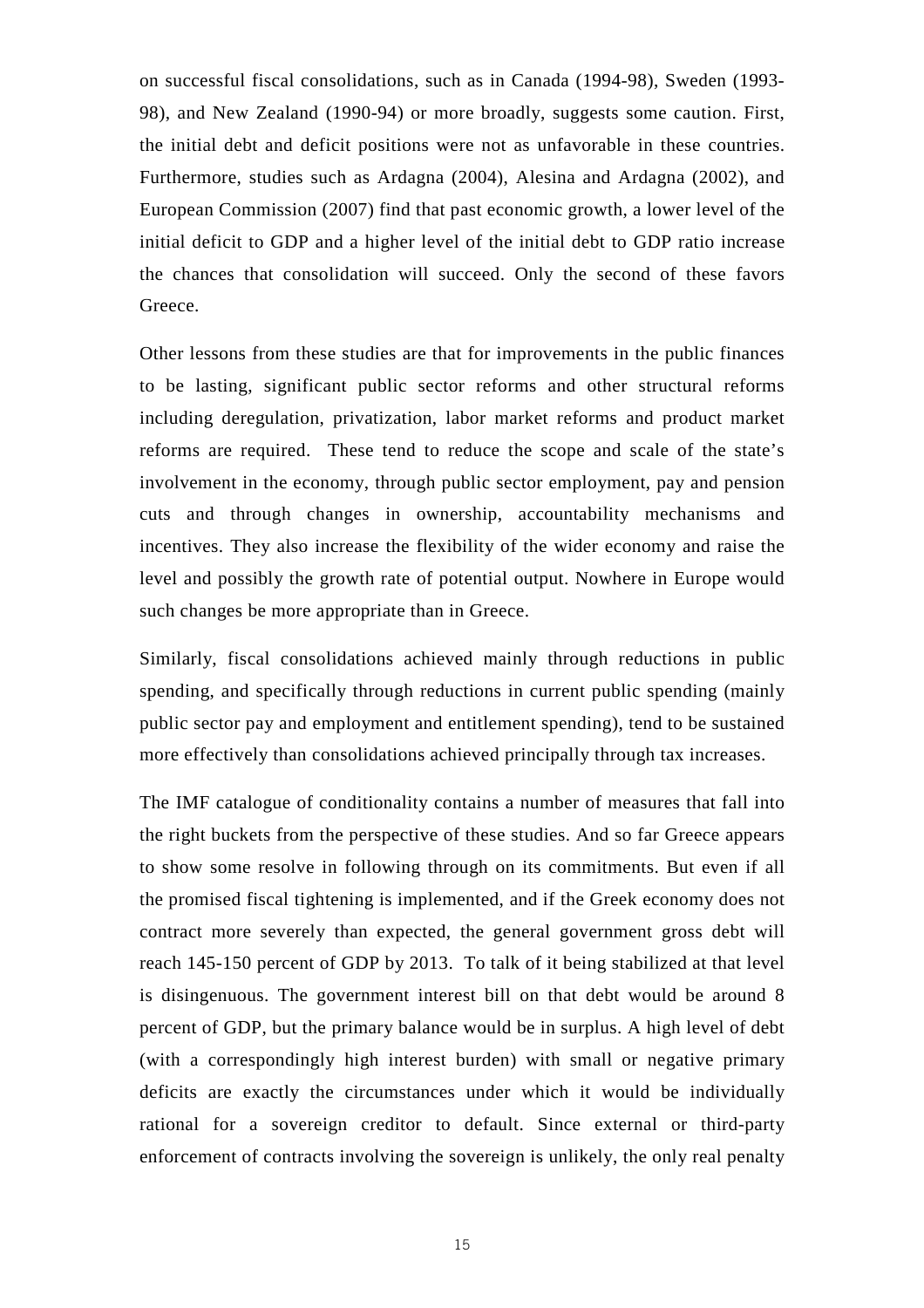for default is the temporary exclusion of a defaulting sovereign from the international and possibly also the domestic capital markets. Since the collective memory of markets is rather short and primary budgets will by then be in balance, the present value of access to international capital markets will most likely be less than the burden of interest and principal payments on the outstanding government debt.

The political economy of fiscal tightening is already quite complex and fraught in Greece and the current fragile consensus for fiscal consolidation is highly unlikely to survive until 2013 and beyond. These facts and the logic of strategic default will not be lost on the markets. We therefore expect, with a high degree of confidence, that a restructuring of Greek public debt, involving both maturity lengthening and NPV haircuts for creditors will have to take place relatively soon – certainly before the expiry of the three year lifespan of the Greek facility, in May 2013. Such restructuring would ideally have taken place in May 2010, as a precondition for Greek access to EU and IMF funds. Instead, a restructuring, if and when it occurs, will be against the IMF/EU agreement and would impose capital losses on Greece's EA creditors, because the loans from the Greek facility (and from the EFSF) are *pari passu* with the outstanding Greek debt (the IMF claims preferred creditor status).

In a recent IMF study (Cottarelli et. al. (2010)) it is argued that sovereign default in today's advanced economies is unnecessary, undesirable and unlikely. Certainly for the most highly indebted Euro Area sovereigns (such as Greece, Italy and even Ireland (if we add to the conventional gross general government debt the exposure of the sovereign to toxic bank assets through the NAMA (the state-owned bad bank) and through its guarantee of most of the remaining bank debt), the undesirability of a sovereign default is not obvious. Any breach of contract damages the rule of law, but there are circumstances where default may be the lesser evil.

The results of both private (debtor) and social cost-benefit analyses of sovereign default depend on what the alternatives are: which taxes will be raised and which spending programmes will be cut. Sovereign default redistributes resources from the creditors (the bond holders) to the tax payers and the beneficiaries of public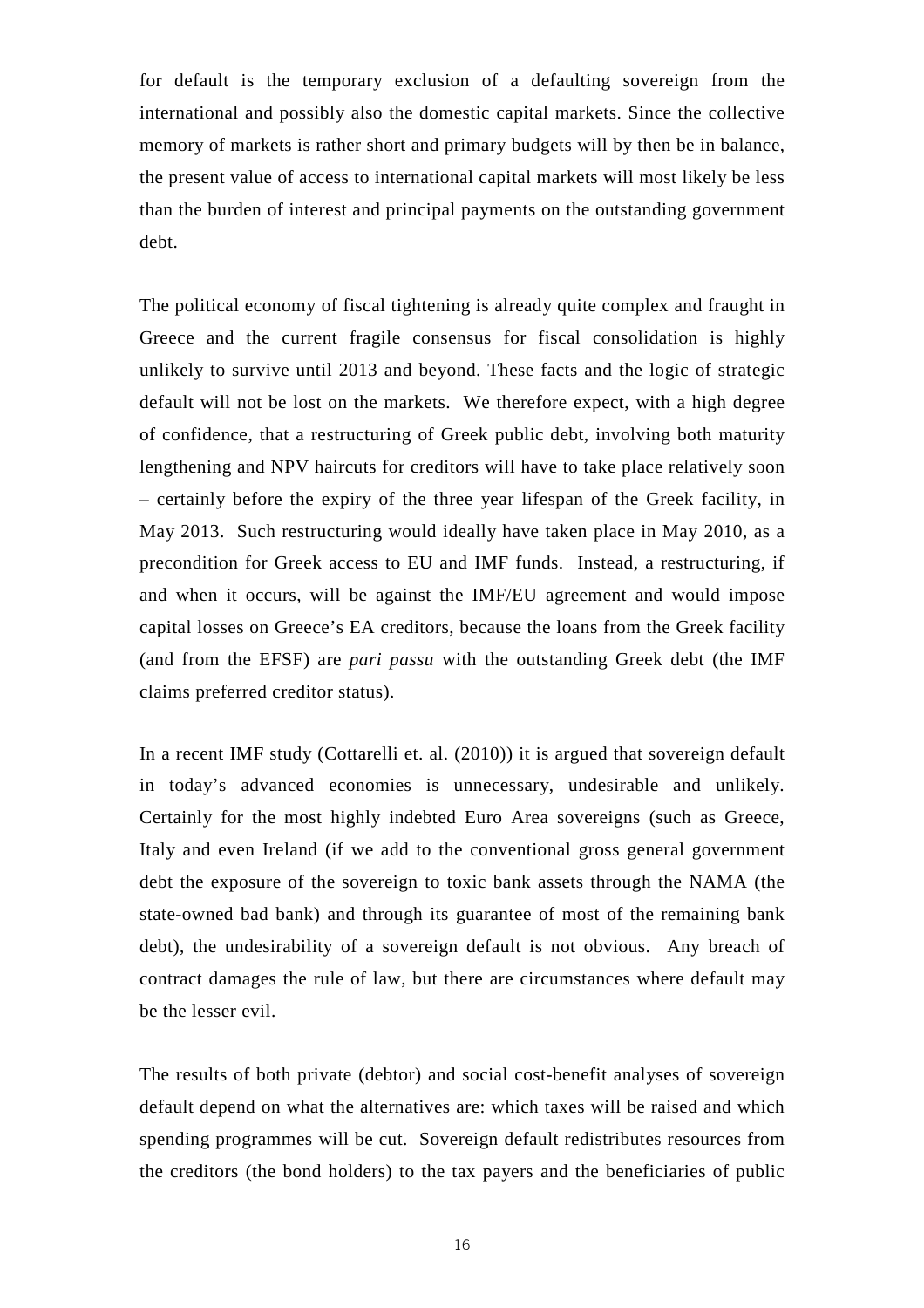spending that would be cut in the absence of a default. These competing claims carry different weight in different times and circumstances. With Greece likely to have a general government gross debt not much below 150% of annual GDP by mid-2013 (if the debt is not restructured before that time), an annual interest bill of between six and seven percent of GDP would represent a significant fiscal burden. The cost to the sovereign of exclusion from the international and possibly even the local capital markets following default depends on the current and prospective future path of the government's primary surplus and the duration of the exclusion.

Most examples of countries discussed in Cottarelli et. al. (2010) that worked off high public debt burdens without sovereign default involved countries that either used the unanticipated inflation tax, and/or achieved a significant real exchange rate depreciation through a nominal exchange rate depreciation and the fortunate combination of real wage flexibility and nominal wage rigidity. High real GDP growth was always part of the process. Greece does not have independent national monetary policy and nominal exchange rate flexibility. Even if it did, the fact that Greece is more likely to have real wage rigidity and money wage flexibility than the Keynesian configuration, makes these the Cottarelli et. al. examples of limited relevance to Greece. Sustained high real growth in Greece would, as we argued earlier, require an economic and political transformation that appears highly unlikely under current circumstances. The blanket statement that sovereign default in today's advanced economies is unnecessary, undesirable and unlikely would appear to be based on bad economics and simplistic political economy.

#### **4.2 The Role of the Banking Sector**

Why was a restructuring not already part of the original IMF/EU agreement for Greece? The answer is that a Greek sovereign default would not be costless to the rest of the EA. The reason is that most of the exposure to the Greek sovereign and to other Greek borrowers (e.g. the Greek banks) is with the banks from other EA member states (see below). The choice faced by the French and German authorities in particular is to either bail out Greece or to bail out their own banks.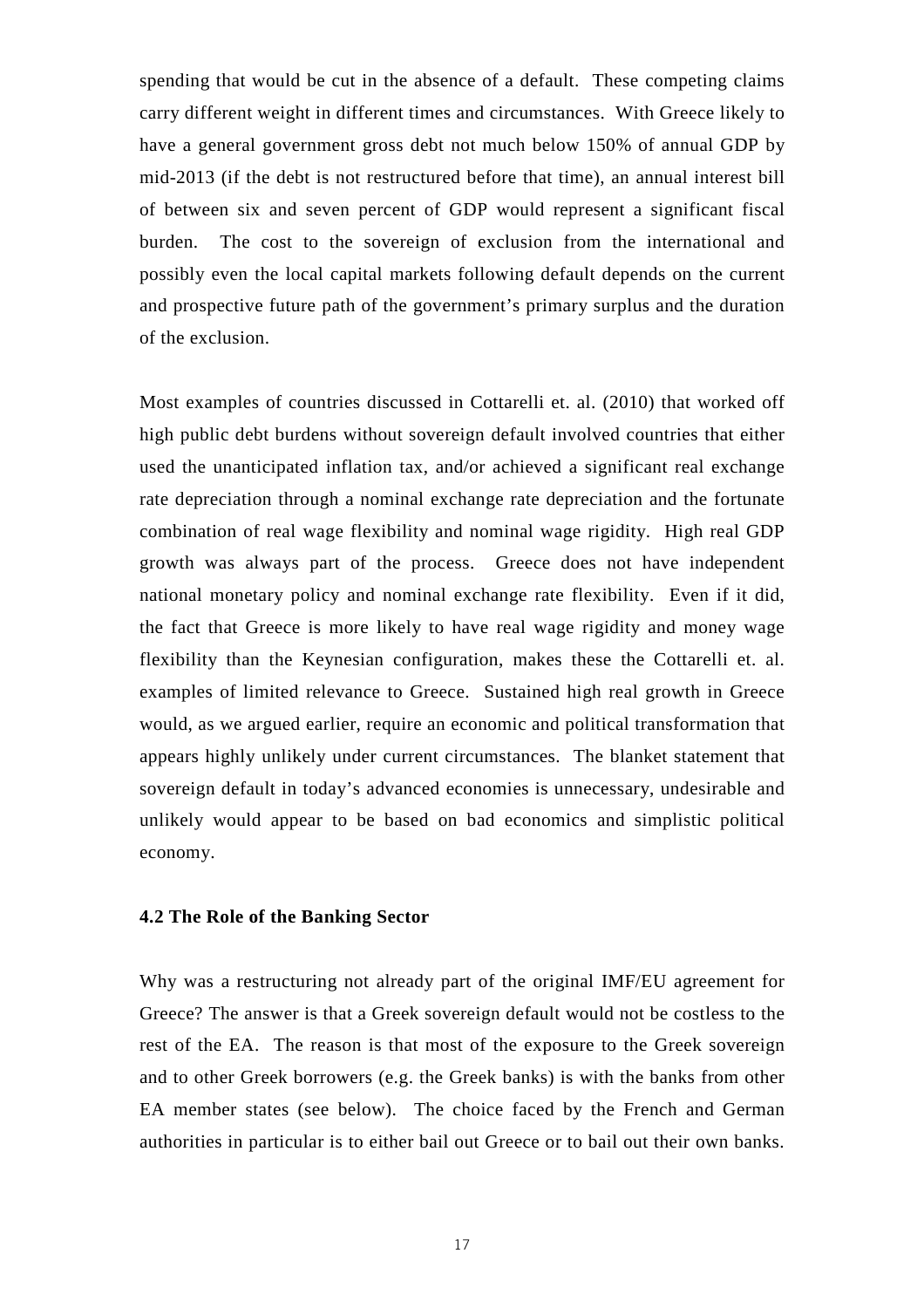Politically, neither financial rescue action would be popular. Which one would be cheaper financially?

European banks, especially Euro Area banks, are seriously exposed to Greek risk, as is clear from Figure 4, which reproduces some of the BIS data on the consolidated foreign claims of reporting banks — ultimate risk basis. For the 24 reporting countries, the total exposure of their banks to Greece at the end of September 2009 was US\$298.3bn. European banks accounted for almost all of this, US\$272.4bn.

|                | Q4 2009 | %    | Q1 2010 | %    |
|----------------|---------|------|---------|------|
| European Banks | 193.1   |      | 182.6   |      |
| France         | 78.8    | 40.8 | 71.1    | 39.0 |
| Switzerland    | 3.7     | 1.9  | 4.2     | 2.3  |
| Germany        | 45.0    | 23.3 | 44.2    | 24.2 |
| United Kingdom | 15.4    | 8.0  | 11.8    | 6.4  |
| Netherlands    | 12.2    | 6.3  | 11.3    | 6.2  |
| Portugal       | 9.8     | 5.1  | 11.7    | 6.4  |
| Ireland        | 8.6     | 4.5  | 8.0     | 4.4  |
| Italy          | 6.9     | 3.6  | 6.8     | 3.7  |
| Belgium        | 3.8     | 2.0  | 3.7     | 2.0  |
| Austria        | 4.8     | 2.5  | 5.2     | 2.8  |
| Spain          | 1.2     | 0.6  | 1.1     | 0.6  |
| Sweden         | 0.7     | 0.4  | 1.0     | 0.5  |
| Turkey         | 0.3     | 0.2  | 0.5     | 0.3  |
|                |         |      |         |      |

#### **Figure 4. Claims of European Banks on Greece, USD bn, March 2010**

Note: European banks refer to domestically-owned banks of European countries that report claims on an ultimate risk basis (i.e. Austria, Belgium, Finland, France, Germany, Greece, Ireland, Italy, the Netherlands, Norway, Portugal, Spain, Sweden, Switzerland, Turkey and the United Kingdom). Source: BIS (2010), http://www.bis.org/statistics/consstats.htm, Table 9D

We believe it is plausible that a bailout of Greece with tough conditionality would be cheaper for the EA member states than a bailout of their own banks, should Greece default unilaterally. The reason is that a tough bailout would discourage recidivism by Greece as well as emulation of its fiscal irresponsibility by other would-be applicants for financial support (e.g. Spain, Portugal, Italy, Ireland etc.). However, a soft bailout of Greece would be more expensive than a bailout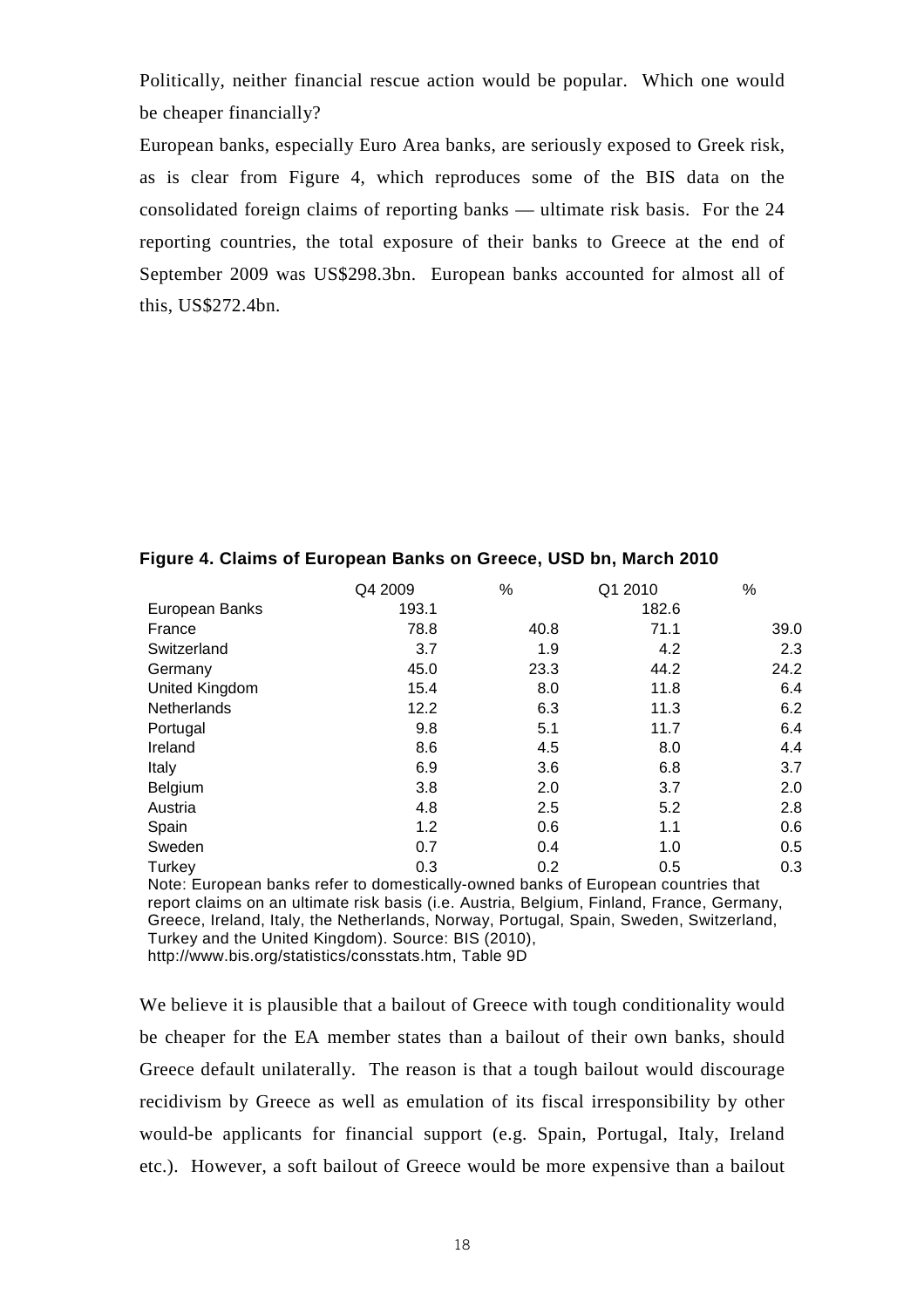of the domestic banks of the other EA members, because it would lead to openended and uncapped demand for financial support from all and sundry.

The threat of letting Greece fail and instead bailing out the banks of France, Germany and other Euro Area countries whose banks are exposed to the Greek sovereign and to Greek private sector risk may in the spring of 2010 have had rather limited credibility because of the extreme concentration of this exposure in the Euro Area banks. As the exposure to the Greek sovereign, and to Greece generally, is moved off the balance sheets of the Euro Area banks and dispersed more thinly over a wide range of private sector portfolios (or taken under the wings of the state, by transferring it to state-owned or state-controlled banks like KfW or CDC, or directly to a government-owned 'bad bank' or to the Treasury balance sheet), the systemic damage that could be caused by a Greek sovereign default would diminish. The threat: 'we don't have to bail Greece out, we can live with the financial consequences of a sovereign default in Greece', should become more credible as time passes.

The most immediate threat to the Greek sovereign is, in our view, likely to come through its banking system. Greece has no independent national central bank which can, in the final analysis, be compelled by the government to act the way the government wants it to act. The Greek commercial banks now obtain most of their short-term funding from the ECB/Eurosystem, using mainly Greek sovereign debt as collateral. When the value of the Greek sovereign debt declines in the secondary market, the mark-to-market value of the collateral offered by the Greek banks to the ECB/Eurosystem declines and triggers margin calls (demands for additional collateral to make up for the reduced value of the existing collateral). Their funding needs are likely to be exacerbated by a withdrawal of deposits that could become a run – both from deposits over the limit of the deposit insurance scheme and from deposits below that limit, if the solvency of the national deposit insurance scheme is in doubt.

Similarly, while the EFSF is technically only supposed to be a sovereign liquidity facility and banks cannot directly access it, much of the concerns about fiscal sustainability of EA countries that led to its creation are driven by contingent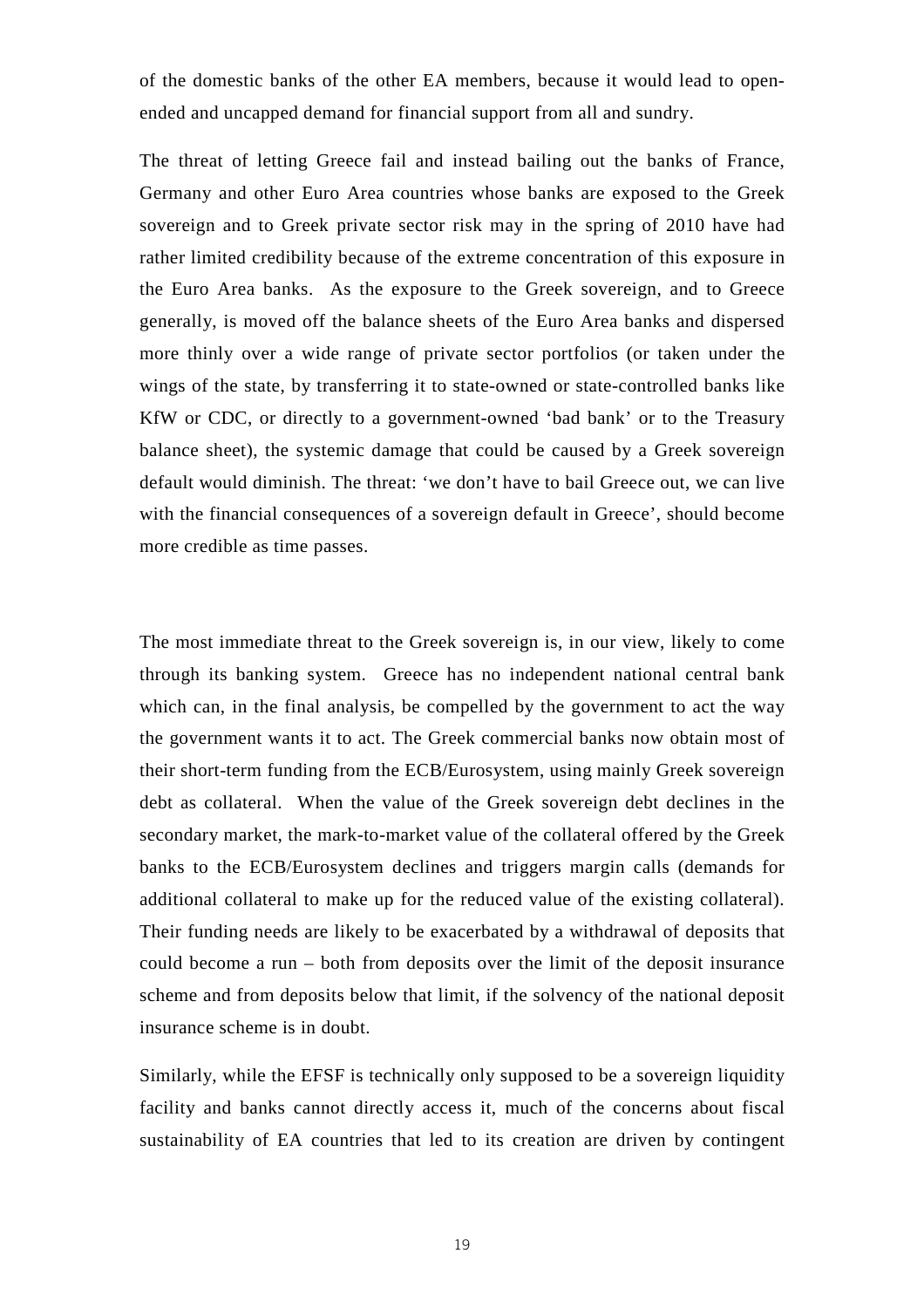liabilities that the sovereigns would take on if some of their financial institutions fail.

The sovereign debt problems encountered by most advanced industrial countries are thus the logical final chapter of a classic 'pass the baby' (aka 'hot potato') game of excessive sectoral debt or leverage. First, excessively-indebted households passed part of their debt back to their creditors – the banks. Then the banks, excessively leveraged and at risk of default, passed part of their debt to the sovereign. Finally, the now overly-indebted sovereign is passing the debt back to the households, through higher taxes, lower public spending, the risk of default, or the threat of monetization and inflation.

### **4.3 Should Greece leave the Euro Area?**

Is a fiscally-challenged country likely to want to leave the Euro Area? The brief answer is no – quite the contrary: a fiscally weak country is better off in the Euro Area than outside it.

The only argument for leaving the Euro Area is that the introduction of a new national currency (New Drachma, say) would lead to an immediate sharp nominal and real depreciation of the new currency and a gain in competitiveness, which would be most welcome. It also would not last. The key rigidities in small open economies like Greece are real rigidities, not persistent Keynesian nominal rigidities, which are necessary for a depreciation or devaluation of the nominal exchange rate to have a material and durable impact on real competitiveness. Unless the balance of economic and political power is changed fundamentally, a depreciation of the nominal exchange rate would soon lead to adjustments of domestic costs and prices that would restore the old uncompetitive real equilibrium.

All other arguments either favor staying in for a fiscally weak country or are neutral.

- As regards the existing stock of sovereign debt, in or out makes no difference. Re-denominating the old euro-denominated debt in New Drachma would be an act of default. A country might as well stay in the Euro Area and default on the euro-denominated debt.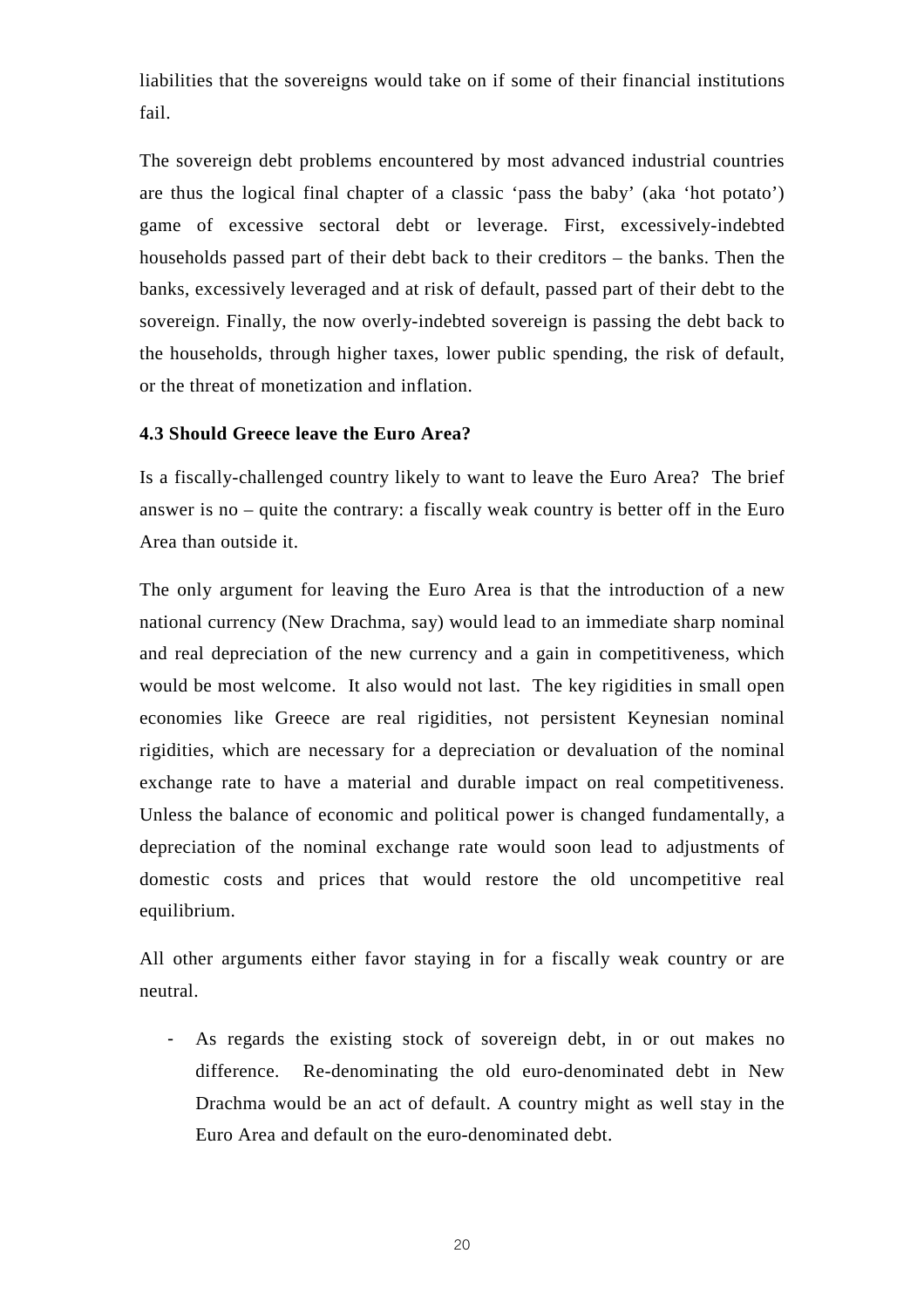- As regards new government borrowing, issuing New Drachmadenominated debt would be more costly (because an exchange risk premium would be added to the sovereign risk premium) than new borrowing using euro-denominated debt as part of the Euro Area.
- There would be massive balance sheet disruption for banks, other financial institutions and other corporates with large balance sheets, as the existing stock of assets and liabilities would remain euro denominated but there would no longer be a euro lender of last resort. It may be possible for contract and securities internal to Greece, that is entered into or issued under Greek jurisdiction alone, to be redenominated in New Drachma, but cross-border contracts and securities issued in other jurisdictions could not be redenominated that way without this constituting an act of default.
- There would be no fiscal-financial support from other Euro Area member states should a country leave the Euro Area.
- Leaving the Euro Area means leaving the EU. There is no such thing as a former Euro Area member that continues as an EU member. A current EA member wishing to leave the EA but continue as an EU member would have to leave both the Euro Area and the EU and then re-apply for EU membership. Under the Lisbon Treaty, there now is a procedure for leaving the EU (see Athanassiou (2009)).
- A country cannot be expelled from the Euro Area, or from the EU (see Athanassiou (2009)).

The only real threat of the Euro Area breaking up comes from the possibility that one or more of the fiscally strongest and more competitive members (Germany) could decide to leave the Euro Area (and the EU), because of a fear of becoming the bailer-out of first resort for all would-be fiscally-insolvent Euro Area member states. The changing of the generations in Germany from Kohl to Schröder and then to Merkel has weakened the traditional umbilical link of Germany, and especially Germany's political class, to the EU and the Euro Area, but not (yet) to the point that one can reasonably envisage Germany leaving the Euro Area and the EU. Given half a decade of funding and subsidizing other EA countries with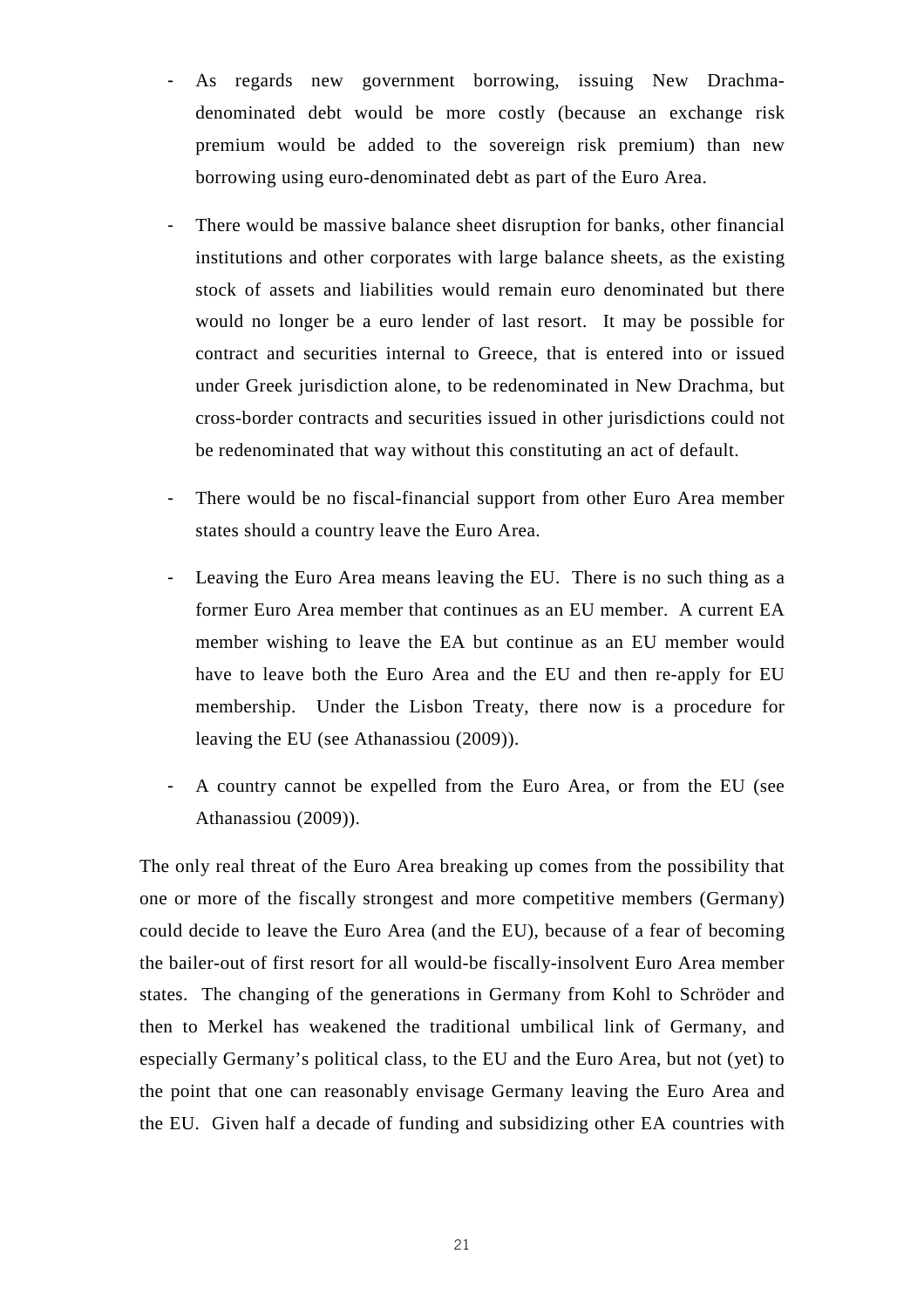unsustainable fiscal positions and no capacity or willingness to correct these, that could change.

#### **4.5 Prospects for EMU: Institutional Reform to Survive and Prosper**

The EFSF constitutes an important step towards the creation of a "minimal fiscal Europe" necessary for the survival and prosperity of the EMU for both political and economic reasons.

To the nations sharing a common currency in a formally symmetric monetary union (rather than by unilateral adoption of another nation's currency), national sovereign default becomes an issue of common concern, beyond what would be called for by purely individually rational national concerns about contagion and other spillovers. This does not mean that national sovereign risk is fully pooled in a monetary union. The debt of the sovereign of an individual member state can still be restructured, be subject to a haircut or be defaulted on unilaterally. Subsidies from solvent sovereigns to sovereigns of doubtful fiscal probity are not necessarily called for.

Unilateral sovereign default by one or more Euro Area member state government would from a technical economic and financial perspective be consistent with the survival of the Euro Area. The defaulting sovereign would have no economic incentive to leave, and the countries that would otherwise have been called upon to provide financial support to prevent the sovereign default will also be happy to stay in, even if they would have been inclined to leave should the financial support for the fiscally weak member state have turned into an open-ended and uncapped stream of subsidies. It is, however, likely that political support for continued membership in the Euro Area (and the EU) would decline both among the political elites of the defaulting country and among its citizens.

From an economic perspective too, it is clear that a minimal fiscal Europe is necessary to make up for the loss of independent monetary policy as a sovereign default prevention mechanism. The loss of macroeconomic stabilization potential associated with giving up independent national monetary policy (including its alleged ability of nations to use national monetary policy to manage the real effective exchange rate in a desirable manner) is, in our view, negligible and may well turn out to represent a net gain rather than a loss. This is because, in a world with a high degree of financial capital mobility and a floating exchange rate, the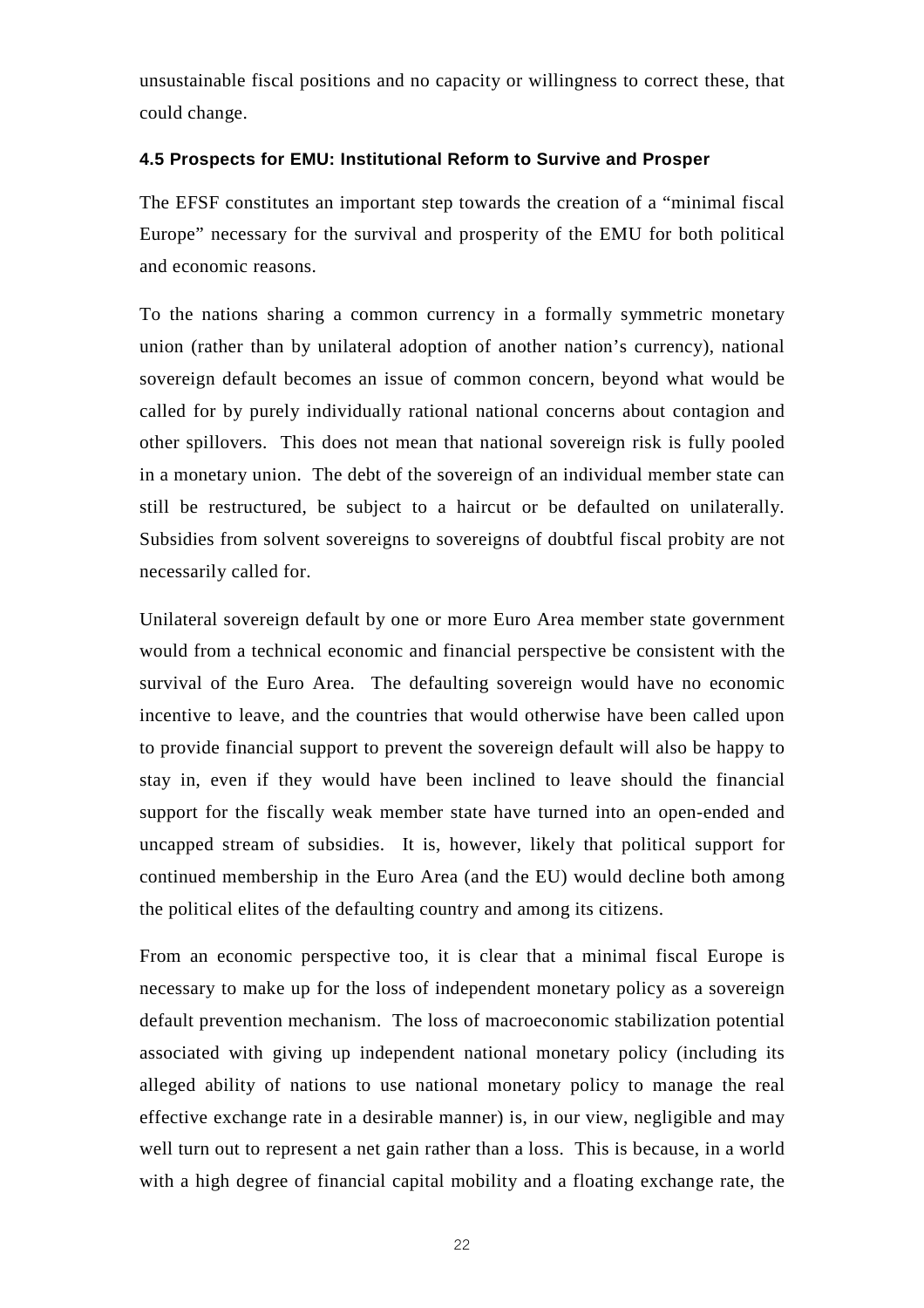exchange rate is more likely to be a source of extraneous noise, excess volatility and persistent misalignment of real exchange rates than an effective buffer against internal or external shocks. But giving up any scope for the discretionary use of both the anticipated and the unanticipated inflation taxes to reduce the real value of domestic-currency-denominated monetary and non-monetary public debt should be compensated for by some form of mutual fiscal or liquidity insurance.

In addition to the creation of the EFSF, some further actions are required to create an effective 'minimal fiscal Europe'.

First, the EFSF should be made permanent. The risk of one or more EA nations straying from the path of fiscal probity will always be with us. So should the institutions and policy instruments to deal with that contingency.

Second, the size of the EFSF should be increased. For it to be an effective deterrent, it has to satisfy Colin Powell's dictum that if you go in at all, you go in with overwhelming force. We believe that a 'big bazooka' version of the ESM would require that it be able, once it has been fully pre-funded (as it ought to be), to finance all Euro Area sovereigns for 2 years. That means at least  $\epsilon$ 2 trillion.

Third, the conditionality attached to the loans has to be tough and credible, and must be enforced rigorously. Any nation requesting use of the facility has to be willing to accept the full array of fiscal-financial and structural reform conditionality.

Fourth, the loan facilities must be supplemented with a Sovereign Debt Restructuring Mechanism (SDRM) to achieve an orderly restructuring of the debt of sovereigns for whom default is unavoidable. The SDRM could be invoked 'exante', that is, there could be an upfront sovereign debt restructuring involving both maturity lengthening and NPV haircuts for the creditors, should the EC, the ECB and the IMF determine that there either is a sovereign insolvency problem or that the odds on a successful program are much better following a restructuring of the public debt. The SDRM should also be invoked 'ex-post', in the case of willful non-compliance with the conditionality by a borrowing country. This is because the ultimate sanctions against nations willfully failing to comply with the conditionality are the refusal to extend new loans and the calling of outstanding loans, as well as the loss of eligibility for the non-compliant nation's sovereign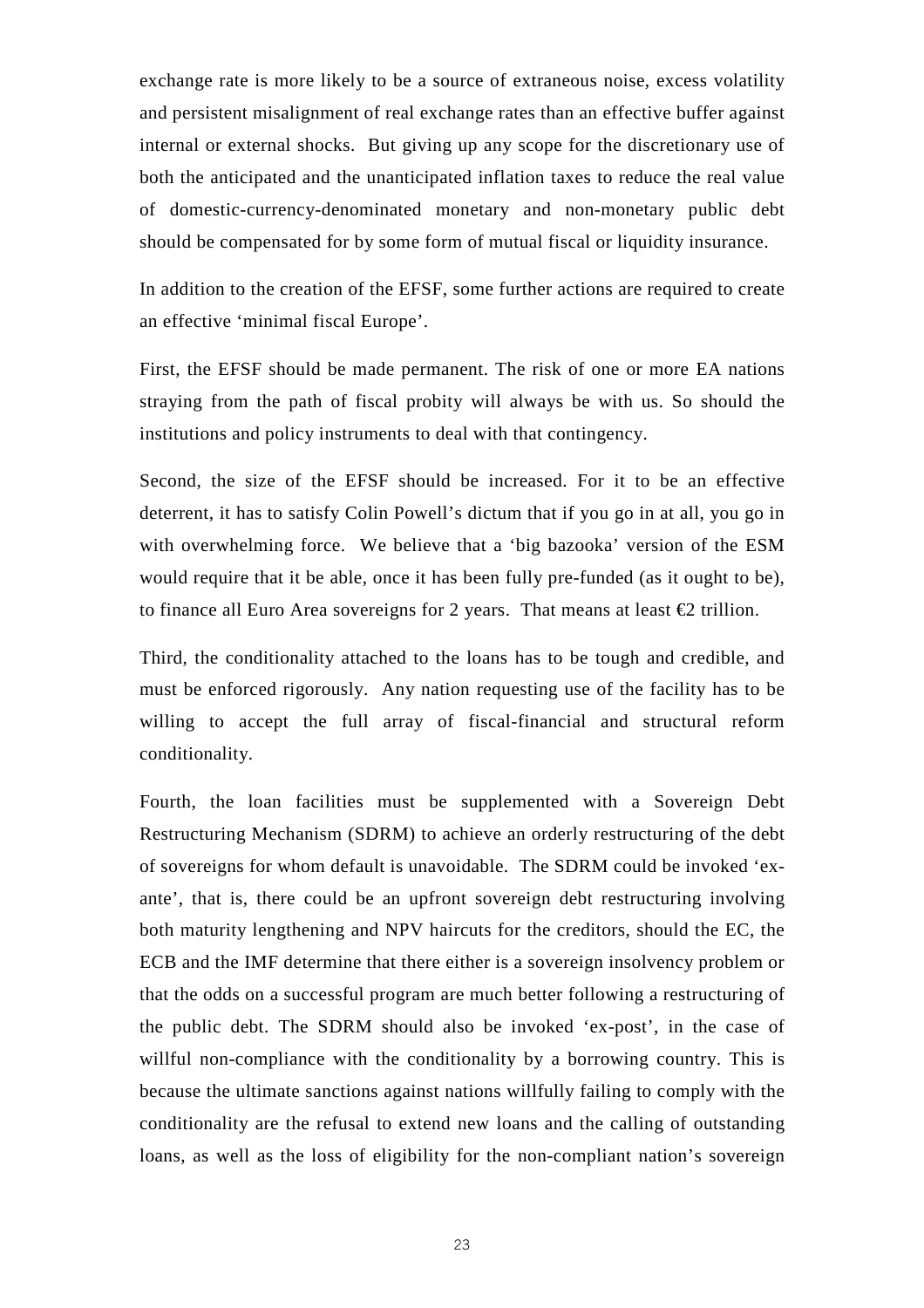debt as collateral with the Eurosystem. This would in all likelihood push the noncompliant borrower into default. This default should be handled in an orderly manner through the SDRM.

Other possible sanctions for non-compliance with conditionality include the forfeit of Structural and Cohesion Funds, the suspension of voting rights in the Eurogroup (the finance ministers of the EA) and in Ecofin, and suspension of voting rights in ECB Governing Council. Loss of voting rights would require Treaty amendments.

Fifth, a well-functioning monetary union requires a fund to recapitalize systemically important cross-border financial institutions, either to permit them to continue operating or to allow them to be wound up or liquidated without unnecessary social costs. Let's call this the Financial Institution Recapitalisation Fund (FIRF). The funding of the FIRF (which could also be created using the Enhanced Cooperation procedures in the Lisbon Treaty) could come from the national Treasuries of the EA or the EU, from the systemically important financial institutions that would benefit from it, or from some combination of these two sources. The EFSF and the FIRF could be separate institutions or they could be merged.

Finally, note that the minimal fiscal Europe does not require independent tax and borrowing powers for a supranational European Fiscal Authority (EFA).

## **5 Conclusion**

The current fiscal problems faced by Greece and other EA countries are of a severity unprecedented in peace time. The resolution of this situation will most likely involve a combination of fiscal pain and debt restructuring, with the latter all but inevitable in the case of Greece.

Nevertheless, the Euro Area and the EU could come out of this crisis stronger than it went in. A first step has already been taken with the creation of the EFSF. Further steps to create a viable minimal 'fiscal Europe' are needed, including a burden-sharing arrangement for the recapitalization or orderly liquidation of systemically important cross-border financial institutions, an increase in the size and duration (to eternity) of the EFSF, credible conditionality attached to the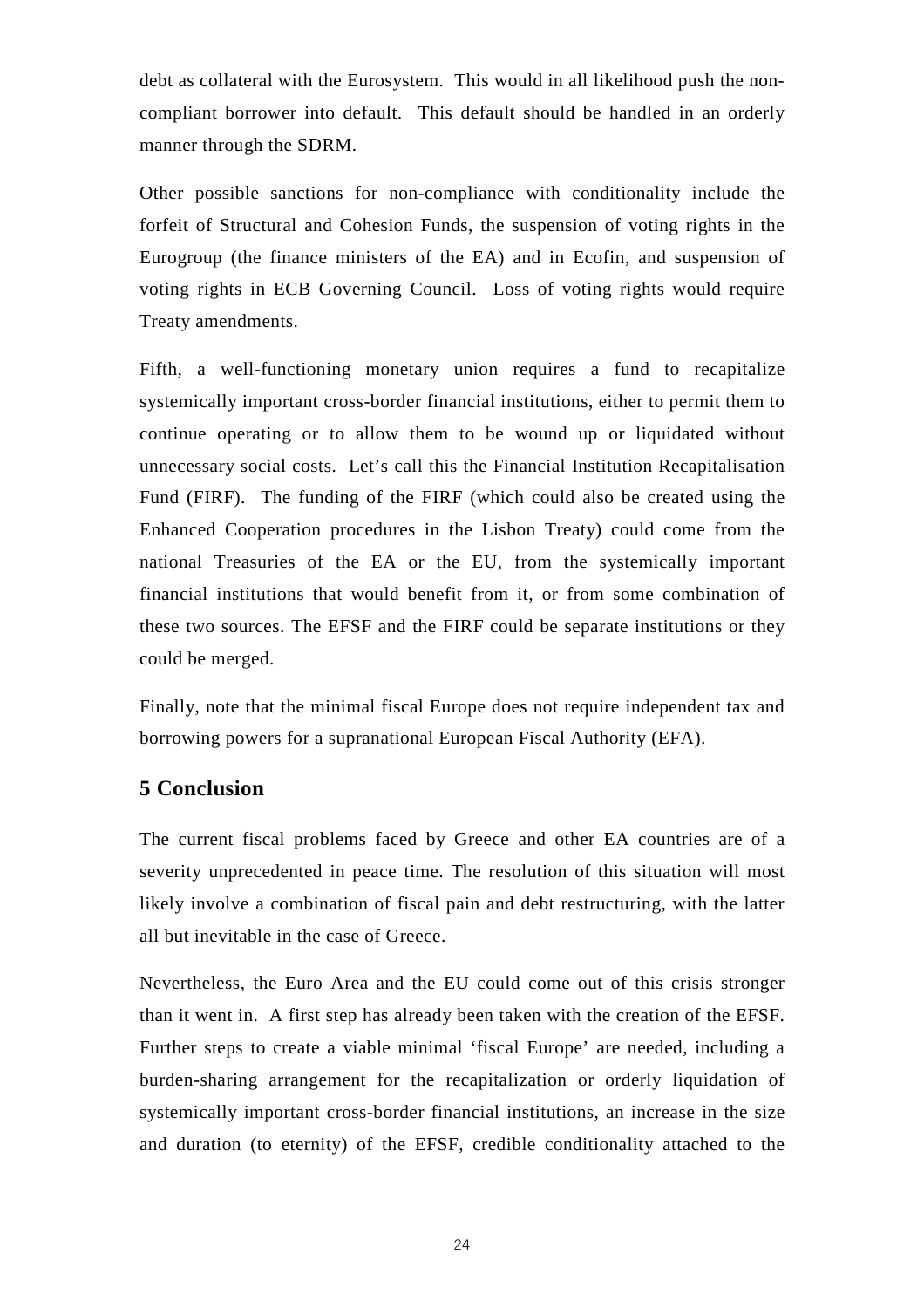loans it disburses, and the creation of an SDRM for EA member state governments.

Any rational would-be sovereign defaulter would stay in the Euro Area. The near-term risks to the Euro Area, though very small, come from possible outbursts of irrationality and misunderstandings of each others' intentions by the protagonists in the sovereign debt debate. A clear example would be the removal of the Greek PM and finance minister (Papandreou and Papaconstantinou) from their positions and their replacement by isolationists, populists or conspiracy theorists. The new leadership could, in a fit of collective blindness, decide to leave the Euro Area and the EU. We consider this highly unlikely, but not impossible. The risk of Germany and other fiscally strong countries deciding to leave the Euro Area and the EU (and to recreate it under a different name without the fiscally weak current EA member states) is both farther into the future (say 5 to 10 years) and very small, because we don't consider a soft bailout to be a likely outcome of the current bailout game.

Although we believe that the 'too big to save' problem has been overstated as regards Spain and even Italy, a collective, simultaneous fiscal crisis affecting all five peripheral EA countries could stretch the political fabric of cross-border fiscal-financial solidarity to breaking point. The financial and economic resources to prevent a default are clearly there – the average fiscal position of the Euro Area is significantly stronger than that of the US and the UK, and we consider neither the US nor the UK to be likely candidates for sovereign default. The politics of cross-border mutual fiscal insurance and support are, however, complex and may not fall in place at the pace required by an unfolding financial crisis.

25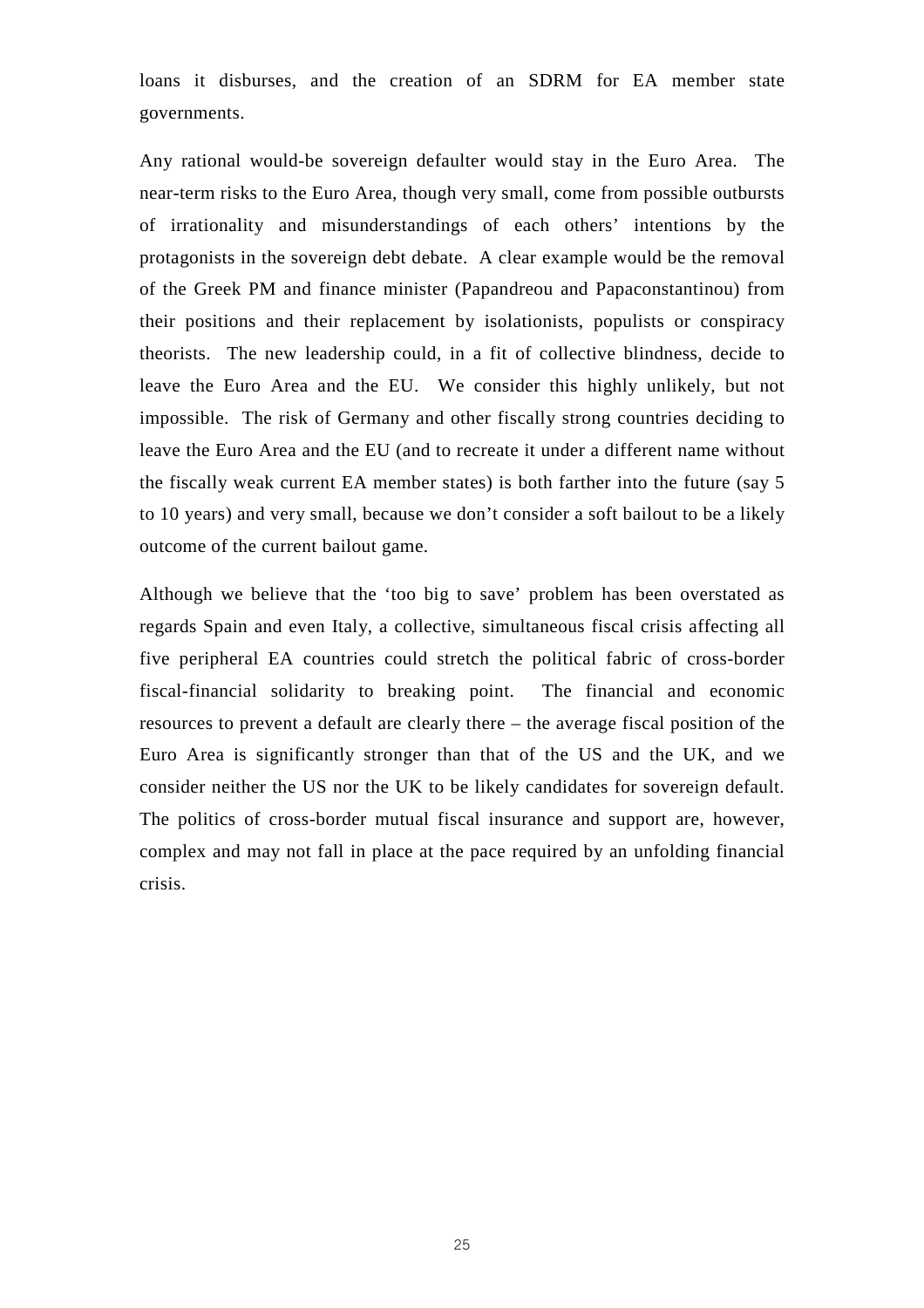#### **References**

Ahrend, R., Catte, P. and Price, R. (2006), 'Interactions between monetary and fiscal policy: how monetary conditions affect fiscal consolidation', OECD Economics Department Working Paper, No 521.

Alesina, Alberto and Allan Drazen (1991), "Why are stabilizations delayed?", *American Economic Review*, American Economic Association, vol. 81(5), pages 1170-88, December.

Alesina, Alberto and Silvia Ardagna (2002), "Tales of Fiscal Adjustment", Economic Policy ,Volume 13 Issue 27, pp. 487-545, Published Online: 4 Jan 2002.

Alessandri, Piergiorgio and Andrew G. Haldane (2009), "Banking on the State", Bank of England, November.

http://www.bankofengland.co.uk/publications/speeches/2009/speech409.pdf

Ardagna, S. (2004), 'Fiscal stabilisations: when do they work and why?' *European Economic Review*, Vol. 48, No 5, pp.1047–1074

Asonuma, Tamon (2009), "Sovereign default and renegotiation: recovery rates, interest spreads and credit history", Boston University working paper, April 12, https://editorialexpress.com/cgi-

bin/conference/download.cgi?db\_name=NASM2009&paper\_id=288

Athanassiou, Phoebus (2009), "Withdrawal and Expulsion from the EU and EMU", European Central Bank Legal Working Paper Series No. 10, December 2009.

Briotti, G. (2004), 'Fiscal adjustment between 1991 and 2002: stylized facts and policy implications', ECB Occasional Papers, No 9.

Buiter, Willem H. and Anne C. Sibert (2006), "How the Eurosystem's Open-Market Operations Weaken Financial Market Discipline (and what to do about it)" in *Fiscal Policy and the Road to the Euro*, National Bank of Poland, Warsaw, October 2006, pp. 29-58.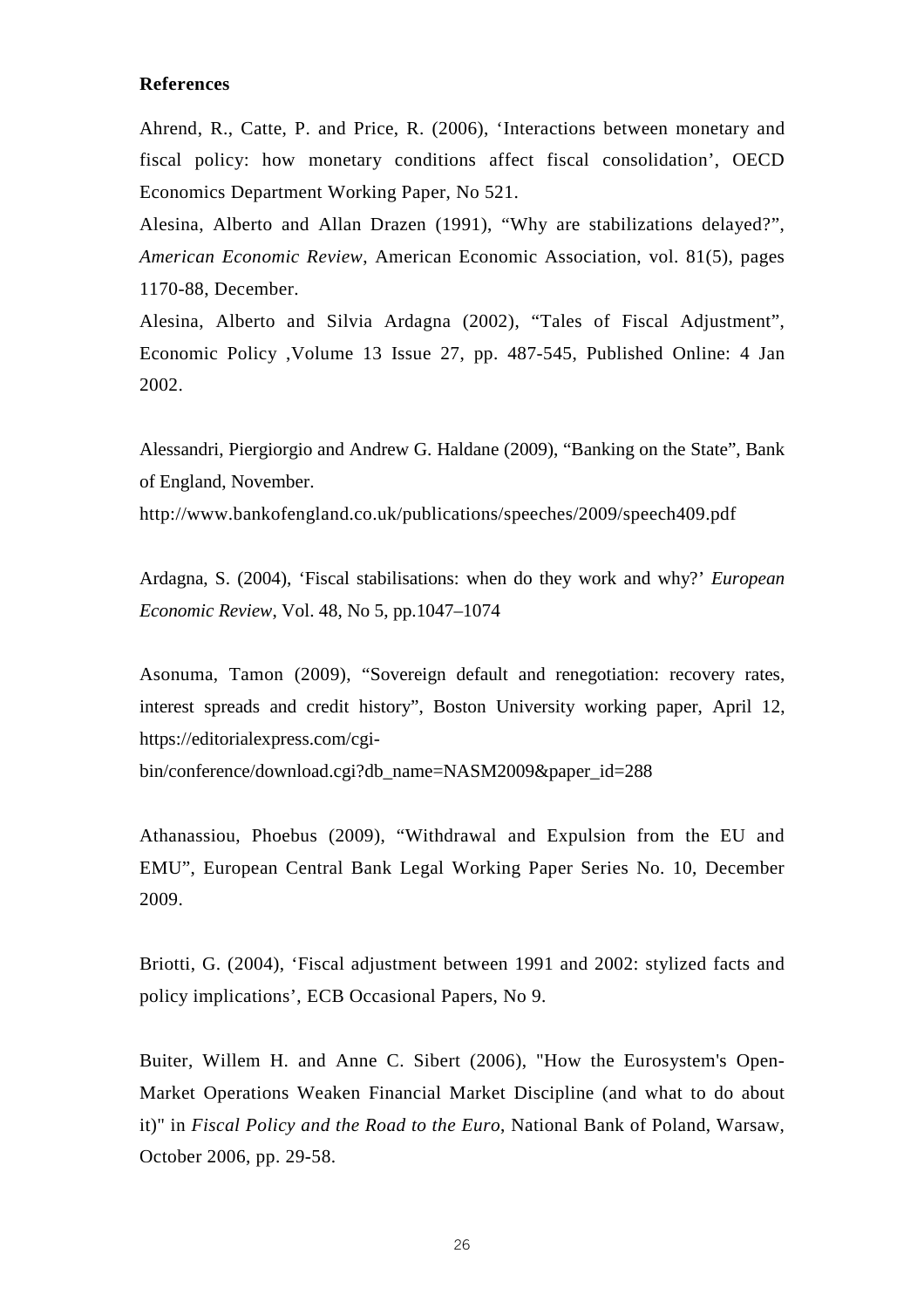CMA (2010), Global Sovereign Credit Risk Report, 1<sup>st</sup> Quarter.

Cecchetti, Stephen (2010), "The future of public debt: prospects and implications", BIS Powerpoint Presentation.

Cottarelli, Carlo, Lorenzo Forni, Jan Gottschalk and Paolo Mauro (2010), "Default in Today's Advanced Economies: Unnecessary, Undesirable and Unlikely", IMF Staff Position Note, September 1, SPN/10/12.

Crowe, Christopher and Ellen E. Meade (2008), Central bank independence and transparency: Not just cheap talk (Part 1), VoxEU, 27 July, http://www.voxeu.eu/index.php?q=node/1475

Cukierman, Alex, Steven B. Webb and Bilin Neyapti (1992), "Measuring the Independence of Central Banks and Its Effect on Policy Outcomes," World Bank Economic Review, Oxford University Press, vol. 6(3), pages 353-98, September.

Cohen, Daniel (1991), *Private Lending to Sovereign States: A Theoretical Autopsy,* Cambridge, Massachusetts: MIT Press.

Claessens, Stijn, (1990),."The debt Laffer curve: Some estimates," *World Development*, Elsevier, vol. 18(12), pages 1671-1677, December.

Department of Finance, Government of Ireland (2008), Credit Institutions (Financial Support) Act 2008, 2 October 2008, http://www.finance.gov.ie/documents/publications/legi/creditinstsupp08.pdf

Eijffinger, Sylvester C. W. and Johan de Haan, (1996). "The Political Economy of Central-Bank Independence," Princeton Studies in International Economics 19, International Economics Section, Department of Economics Princeton University.

European Commission (2007), "Lessons from successful fiscal consolidations", Part IV of Public Finances in EMU 2007, *European Economy* No 3/2007, Directorate-General Economic and Financial Affairs, pp. 193-238.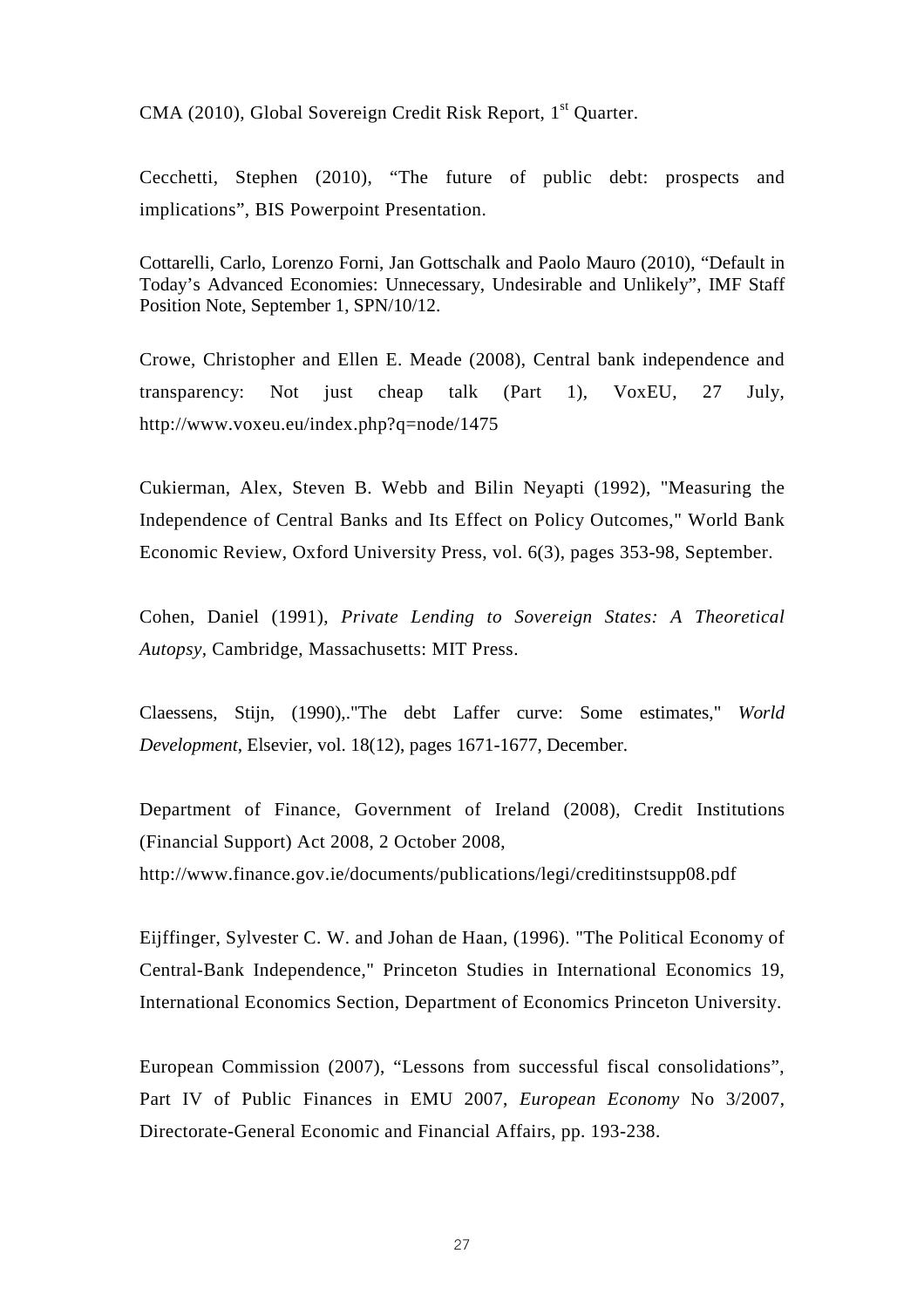European Commission (2010),

http://ec.europa.eu/economy\_finance/financial\_operations/balance/index\_en.htm

Grilli, Vittorio , Donato Masciandaro and Guido Tabellini (1991): "Political and Monetary Institutions and Public Financial Policies in the Industrial Countries", *Economic Policy*, 13, 341-92

Guichard, S., Kennedy, M., Wurzel, E., and Andre, C. (2007), What promotes fiscal consolidation: OECD country experiences, OECD Economics Department Working Papers No. 553

Hagen von, J., Hughes Hallett, A. and Strauch, R. (2002), 'Budgetary consolidation in Europe: quality, economic conditions and persistence', Journal of the Japanese and International Economies, Vol. 16, No 4, pp. 512–535.

Hendricks, Ken, Andrew Weiss and Charles A. Wilson (1988), "The War of Attrition in Continuous Time with Complete Information," *International Economic Review*, Department of Economics, University of Pennsylvania and Osaka University Institute of Social and Economic Research Association, vol. 29(4), pages 663-80, November.

International Monetary Fund (IMF) (2010), India: 2009 Article IV Consultation— Staff Report; Staff Statement; Public Information Notice on the Executive Board Discussion; and Statement by the Executive Director for India, *IMF Country Report No. 10/73*, March.

International Monetary Fund, Articles of Agreement, Article V. http://www.imf.org/external/pubs/ft/aa/aa05.htm#2

IMF (2010a) Sixth Edition of the IMF's Balance of Payments and International Investment Position Manual, January; http://www.imf.org/external/pubs/ft/bop/2007/bopman6.htm

IMF (2010b) Appendix 3, Regional Arrangements: Currency Unions, Economic Unions, and Other Regional Statements;